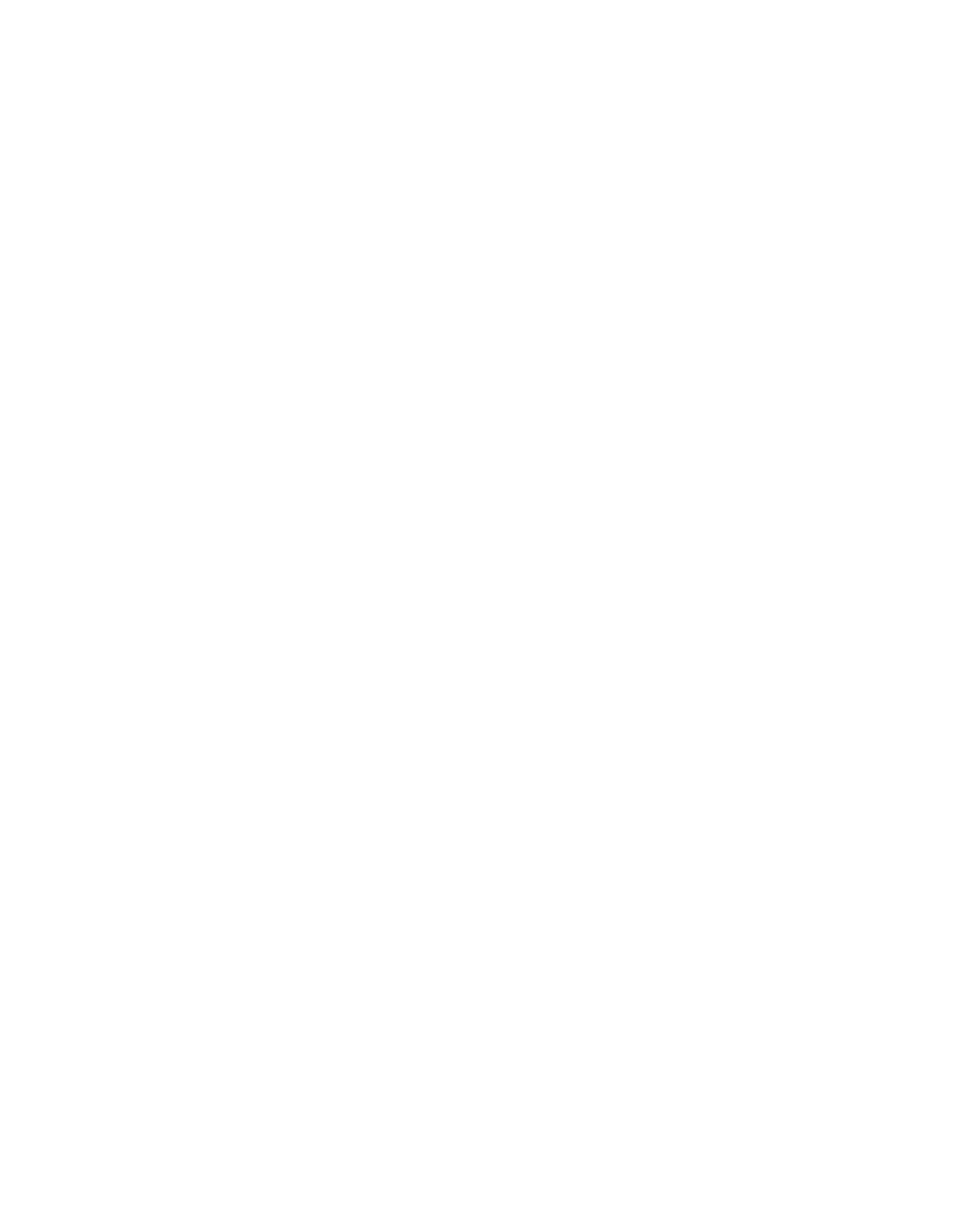*The Eastern Ontario District of The Pentecostal Assemblies of Canada received its Charter and Letters Patent under the Corporations Act of the Province of Ontario in 1961.*

# **CONSTITUTION**

This document, although called "Constitution" shall constitute a By-Law of the Corporation, within the meaning of the term "By-Law" as used in the Corporations Act, R.S.O. 1980, C.95 as amended.

### *Article 1 Name*

The name of the Corporation shall be Eastern Ontario District of The Pentecostal Assemblies of Canada. In this Constitution and the other By-Laws of the Corporation, the term "District" refers to the Corporation unless the context dictates otherwise.

### *Article 2 Territory*

The Corporation shall operate within the territory assigned to it by the General Conference of The Pentecostal Assemblies of Canada.

### *Article 3 Language*

The Corporation shall conduct its affairs in English.

### *Article 4 Relationship*

Although the District is a separate legal entity from The Pentecostal Assemblies of Canada, it shall function as an integral part thereof and shall be governed by the principles of cooperative fellowship as set forth in the General Constitution and By-Laws of The Pentecostal Assemblies of Canada.

### *Article 5 Tenets of Faith*

This District accepts the Holy Scriptures as the all-sufficient rule of faith and practice, and adopts the Statement of Fundamental and Essential Truths, as approved by the General Conference of The Pentecostal Assemblies of Canada.

# *Article 6 Objectives and Prerogatives*

Within the objects set out in the Letters Patent of the District, the specific objectives and prerogatives of the District shall be: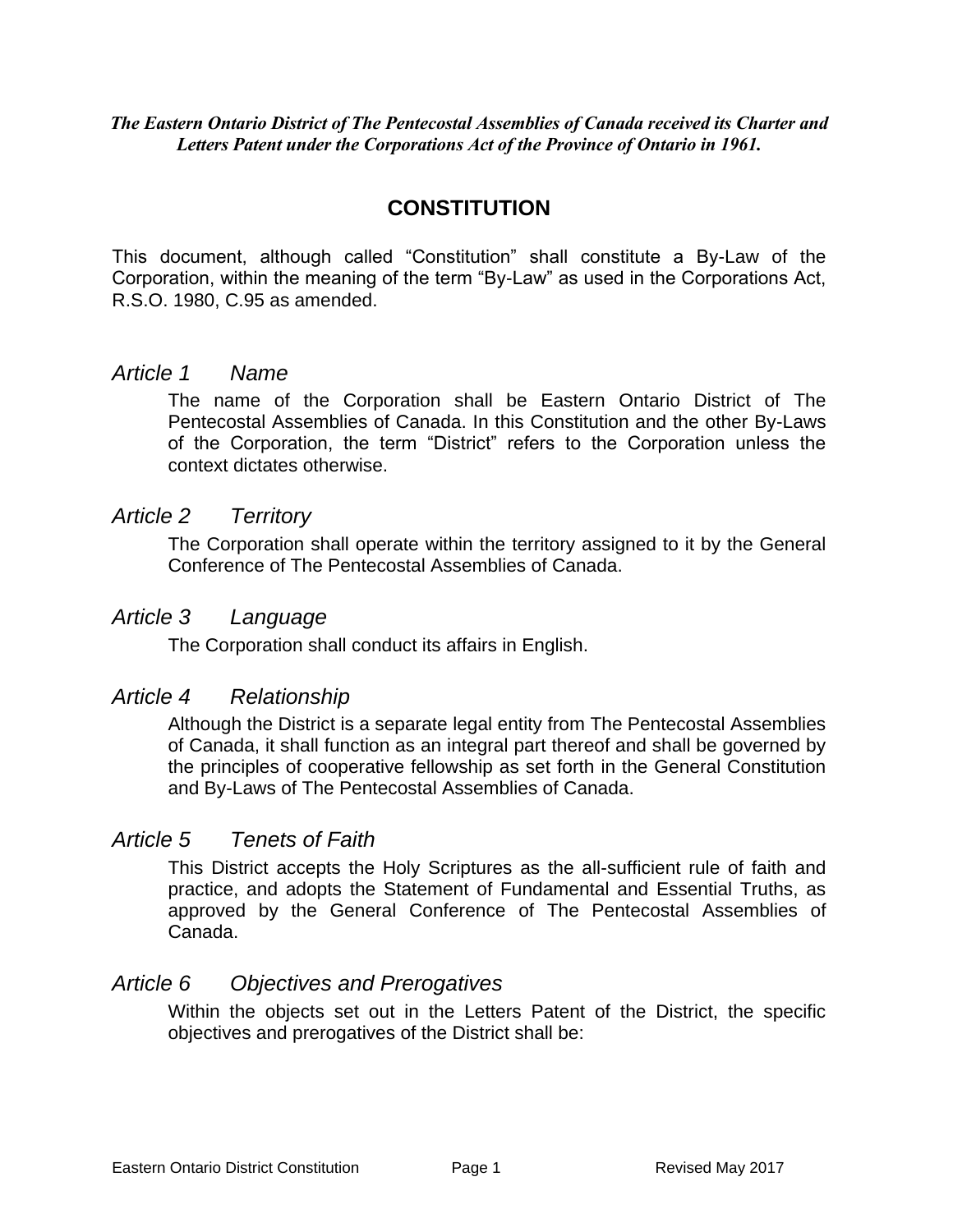- 6.1 To promulgate the Gospel of Jesus Christ, by all Scriptural means, both at home and abroad; and to promote Christian fellowship in accordance with its Tenets of Faith.
- 6.2 To supervise the activities of the affiliated assemblies in its prescribed territory, in accordance with the rights conferred by the General Constitution and By-Laws of The Pentecostal Assemblies of Canada.
- 6.3 To examine, license and ordain ministers who have met the requirements as set forth in the General Constitution and By-Laws of The Pentecostal Assemblies of Canada and who have been approved by the District Conference.
- 6.4 To elect its officers and appoint committees, to arrange for its meetings, and to govern itself.
- 6.5 To establish and maintain such ministries and institutions as may be required by the District Conference.
- 6.6 To own, use, sell, convey, mortgage, lease or otherwise dispose of such property, real or chattel, as may be needed for the prosecution of its work in accordance with the laws of the Province of Ontario, Nunavut and the General Constitution and By-Laws of The Pentecostal Assemblies of Canada.

# *Article 7 District Conference*

When the membership of the District is called together for a business meeting, the meeting shall be called a Conference.

7.1 Powers

The District Conference shall possess all the powers of a general meeting of the members of the Corporation duly convened, and all the powers granted to the Corporation by the Letters Patent. This shall include the power to confirm a By-Law passed by the District Executive and the power, by a two-thirds vote of the members of the District Conference present at the time and place of voting, to authorize a sale of the undertaking or assets of the Corporation, and to authorize a windingup of the affairs of the Corporation.

### 7.2 Membership

All those who hold valid ministerial credentials with The Pentecostal Assemblies of Canada, and who have their permanent residence within the boundaries of the Eastern Ontario District or who serve on the pastoral staff of a church within the Eastern Ontario District, or who meet the criteria of By-Law 10.3.5 of the General Constitution and By-Laws of The Pentecostal Assemblies of Canada shall be recognized as members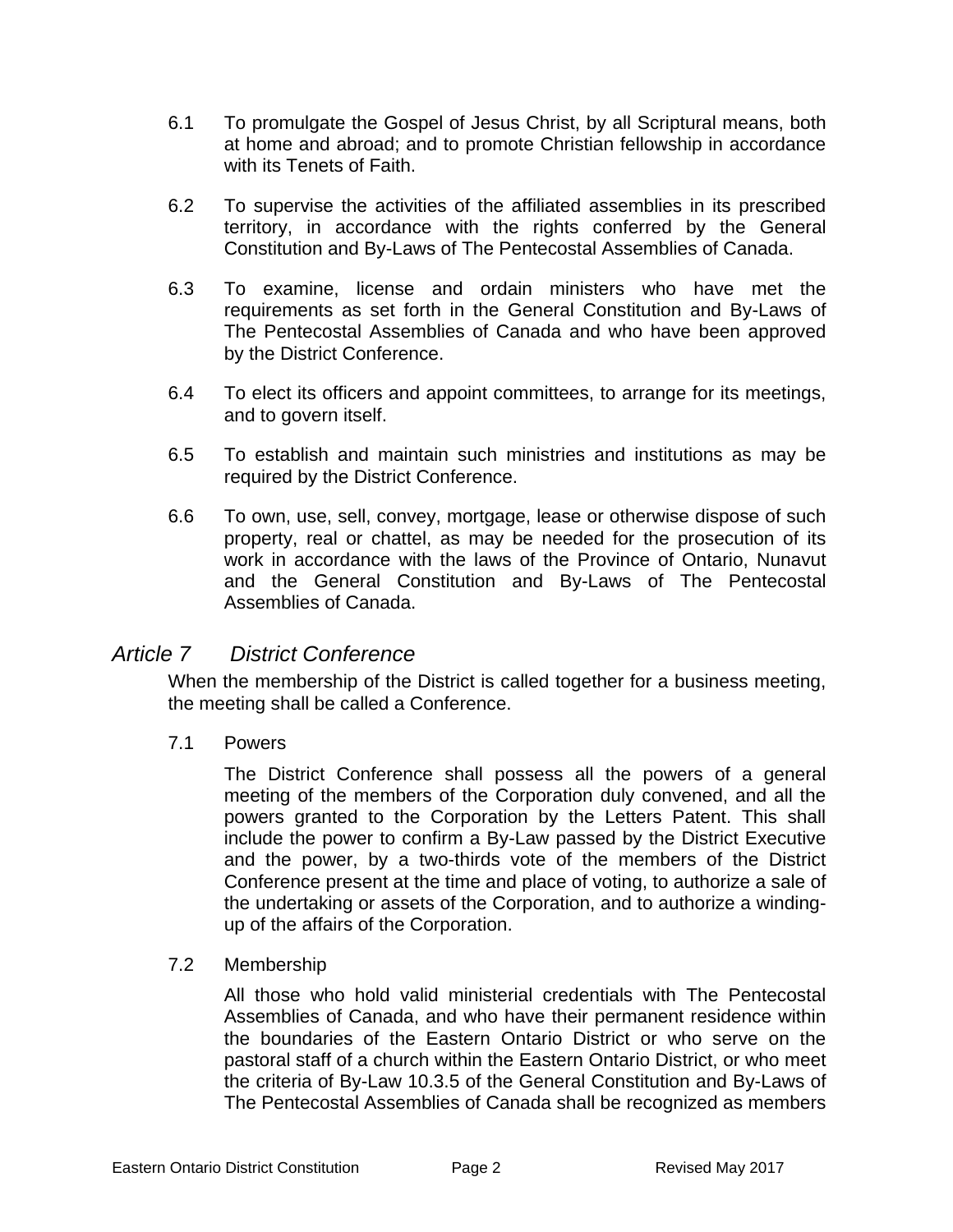of the Corporation entitled to vote at the District Conference except for those who hold the non-voting Ministry Related credential. The General Superintendent of The Pentecostal Assemblies of Canada shall be recognized, ex officio, as a member of the District.

7.3 Lay Delegates

Each self-governing assembly in the District Conference shall have the right to representation in the District Conference meetings by lay delegates, as prescribed by the By-Laws.

### *Article 8 Meetings*

8.1 District Conference

The District Conference shall meet biennially at a time and place determined by the District Executive.

8.2 Special Conferences

A majority of the District Executive shall have the authority to call meetings of the District Conference at times other than the biennial conference. Such meetings shall be called special meetings.

8.3 Notice of meetings

Notice of meetings shall contain the time and place of meeting and shall also contain a concise statement of the business to be dealt with at the meeting. Notices shall be mailed by ordinary prepaid mail to each member at the member's last known address, and to the Secretary of the Church Board or Pastor's Council of each assembly, not later than two (2) months prior to the biennial District Conference, and not later than ten (10) days prior to the time of any special meeting.

8.4 Voting Constituency

All members with voting credentials and lay delegates to the District Conference who are registered at any meeting of the District Conference shall constitute the voting constituency.

8.5 Quorum

Those members of the voting constituency present at the time and place of voting shall constitute a quorum.

### *Article 9 Officers and Board of Directors*

9.1 Executive Officers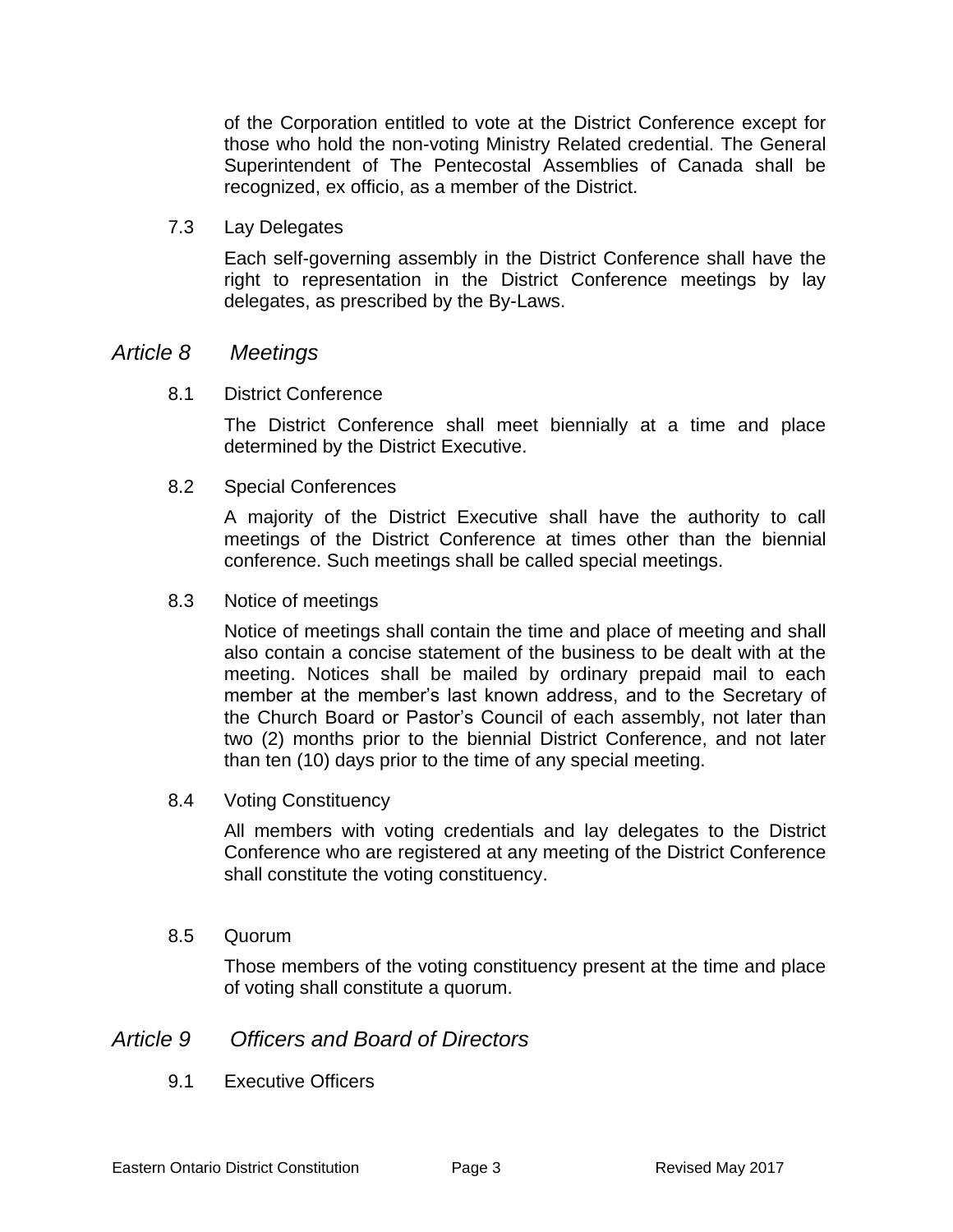The Executive Officers of the District shall be:

- a) a District Superintendent
- b) an Assistant to the Superintendent Resources
- c) an Assistant to the Superintendent Ministry

These shall constitute the officers of the Corporation within the requirements of the Ontario Corporations Act.

9.2 District Executive (Board of Directors)

The Board of Directors of the Corporation shall consist of twelve (12) members, who shall be one (1) duly elected Section Presbyter from each of the eight (8) Sections, two (2) Members at Large, the District Superintendent and the General Superintendent of The Pentecostal Assemblies of Canada, the latter being an ex officio member. The District Executive shall consist of the members of the Board of Directors of the Corporation.

### *Article 10 Committees*

10.1 Standing Committees

Standing Committees shall be established and modified according to policy established by the District Executive, and as may be required by the General Constitution of the Pentecostal Assemblies of Canada.

10.2 Ministry Committees

Ministry Committees shall be established and modified according to policy established by the District Executive, and as may be required by the General Constitution of the Pentecostal Assemblies of Canada.

10.3 Missions Committees

Missions Committees shall be established and modified according to policy established by the District Executive, and as may be required by the General Constitution of the Pentecostal Assemblies of Canada.

- 10.4 Other Committees
	- 10.4.1 Lakeshore Pentecostal Camp Committee
	- 10.4.2 Ottawa Valley Pentecostal Camp Committee
	- 10.4.3 Special committees may be created as the need may arise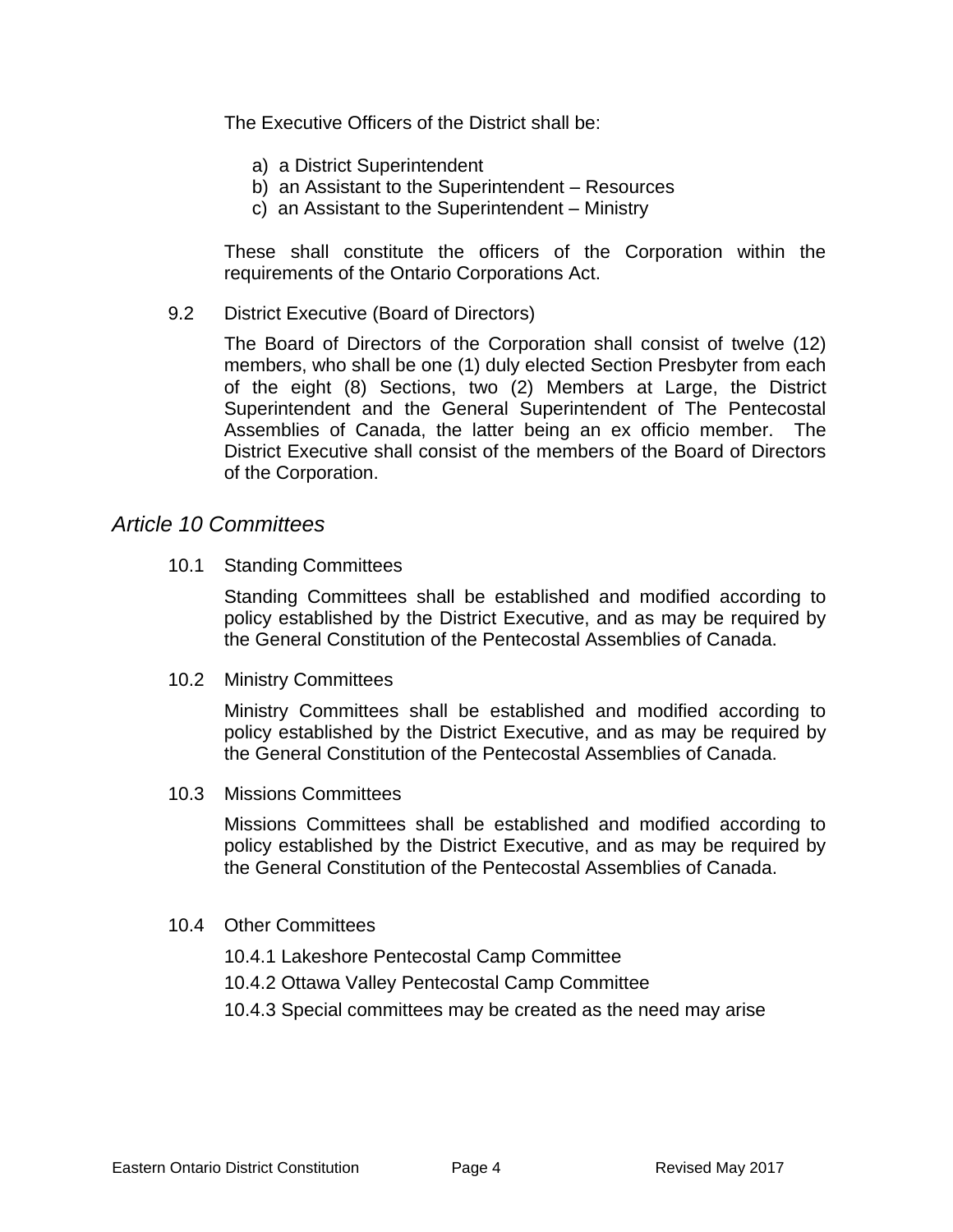# *Article 11 Local Assemblies*

Assemblies affiliated with The Pentecostal Assemblies of Canada, The Eastern Ontario District, shall be classified as one of the following:

- 11.1 Self-Governing
	- 11.1.1 Affiliated
	- 11.1.2 Mission Affiliated
	- 11.1.3 Assisted Affiliated
- 11.2 Non Self-Governing
	- 11.1.1 Satellite of an Affiliated Assembly

### *Article 12 Amendments*

Amendments to this District Constitution shall be made in accordance with the Corporations Act, subject to the following modifications. Any proposed amendment shall be submitted to the District Executive at least sixty (60) days before the regular or special meeting of the District Conference at which the proposed amendment shall be considered. If approved by the District Executive, the amendment shall not become effective until ratified by the District Conference. The proposed amendment shall be submitted to the members at least thirty (30) days before any regular or special meeting at which it is proposed that the amendment be ratified. A two-thirds vote of all members present for the vote shall be necessary to ratify the amendment. All amendments to this District Constitution shall be submitted to the Superintendents Committee of the Pentecostal Assemblies of Canada for ratification.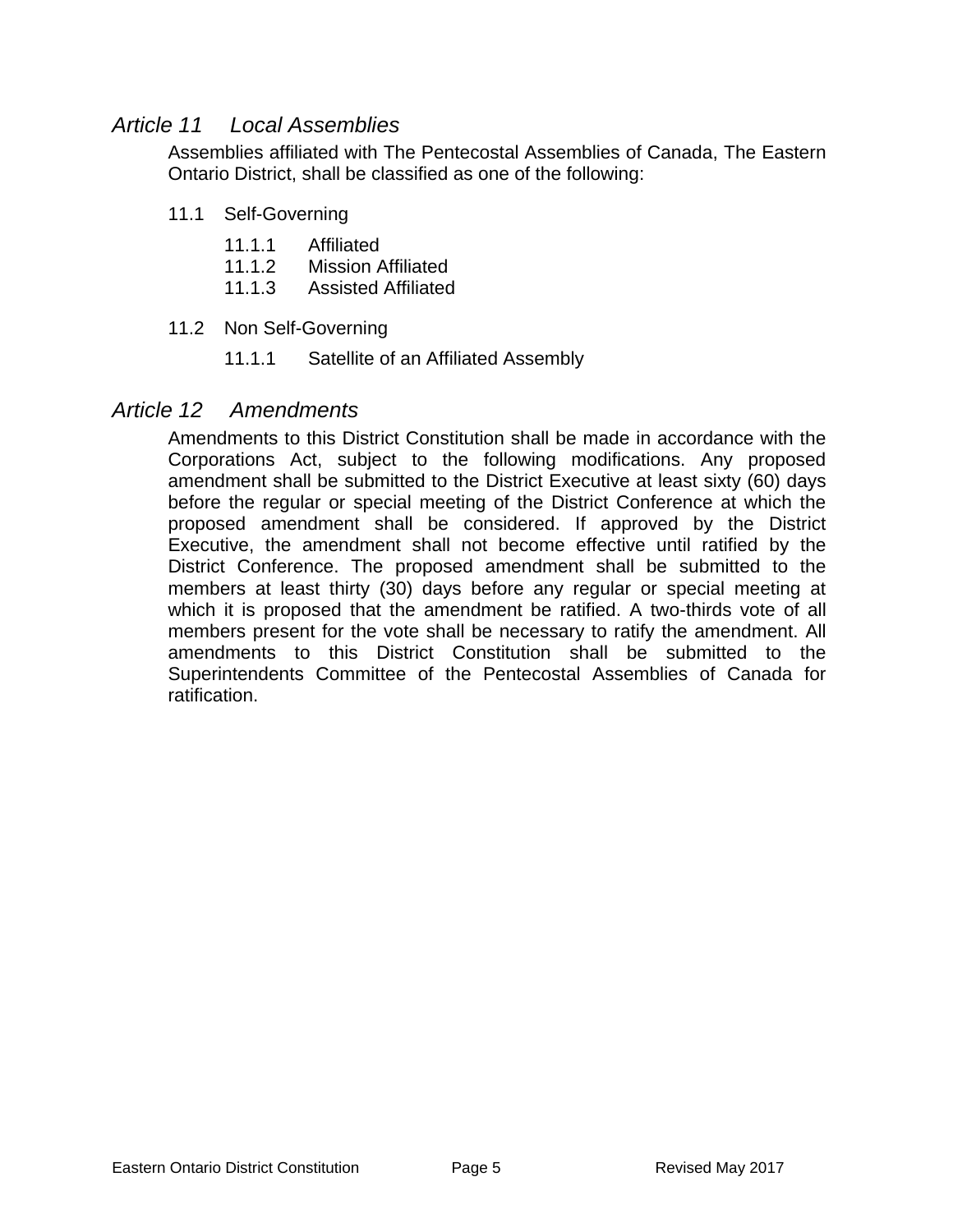# **BY-LAWS**

# *By-Law 1 Parliamentary Order*

In order to expedite the work of the District Conference, it shall be governed by a spirit of Christian love and fellowship, and by the accepted rules of parliamentary procedure as outlined in Robert's Rules of Order.

# *By-Law 2 Order of Business*

During the District Conference each day shall contain a period of devotions. The agenda approved by the District Executive shall be the agenda for the Conference.

### *By-Law 3 Elections*

### 3.1 Qualifications of Candidates

Candidates for elected positions of the District, with the possible exception of the Assistant to the Superintendent Resources, shall be chosen from the membership, and shall have been ministering within the District for at least one year immediately preceding their election. All nominees shall be restricted to those who are in active, full time ministry. The candidate(s) for the Assistant to the Superintendent Resources will possess the required financial and administrative acumen as determined by the District Executive.

### *3.1.1 Executive Officers*

The Officers of the District shall be ordained ministers of mature experience, sound judgment, recognized ability and Christian character. They shall have ministered at least seven (7) consecutive years as ordained ministers with The Pentecostal Assemblies of Canada prior to their election.

### *3.1.2 Section Presbyters*

The Section Presbyters shall be ordained ministers of mature experience, sound judgment, recognized ability and Christian character. They shall have ministered at least three consecutive years as ordained ministers with The Pentecostal Assemblies of Canada prior to their election.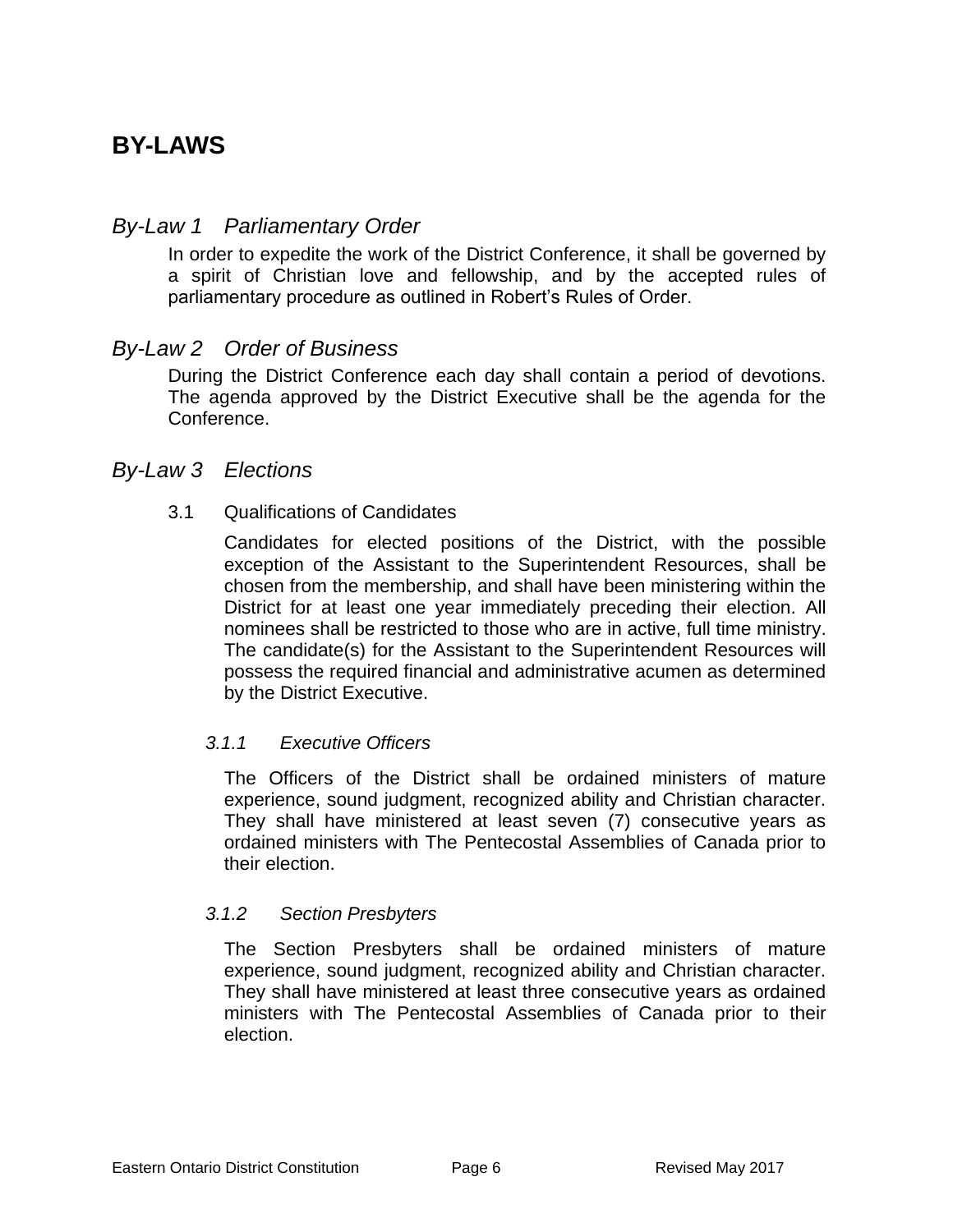### *3.1.3 Members at Large*

The Members at Large shall be ordained ministers of mature experience, sound judgment, recognized ability and Christian character. They shall have ministered at least three (3) consecutive years as ordained ministers with The Pentecostal Assemblies of Canada prior to their election.

#### 3.2 Nominations

### *3.2.1 Nominations Committee*

3.2.1.1 The District Executive shall appoint a Nominations Committee of three (3) members at a meeting of the District Executive no later than sixty (60) days prior to the District Conference. The members of the Nominations Committee shall declare themselves to be non-candidates.

#### *3.2.2 District Superintendent*

- 3.2.2.1 A pre-conference nomination ballot for the position of District Superintendent shall be mailed no later than sixty (60) days prior to District Conference to all those eligible to vote at District Conference, as described in Article 7.2, and to lay delegates who have been duly appointed and recorded with the office of the Assistant to the Superintendent - Resources at least sixty (60) days prior to Conference, to be returned postmarked no later than thirty (30) days prior to Conference. The preconference nomination ballot shall be mailed together with a description of the qualifications, responsibilities and duties of the District Superintendent.
- 3.2.2.2 Nominees receiving 5% or more of ballots cast shall be contacted prior to Conference for the purpose of accepting or declining the nomination. Only those standing candidates receiving more than 5% of nomination ballots cast shall become nominees for election.
- 3.2.2.3 Should a nominee withdraw after receiving more than 50% of the votes cast on the pre-conference nomination ballot, a second nomination ballot shall be conducted at District Conference at which time the Conference shall be advised of all standing nominees who received more than 5% of the votes cast in the pre-conference ballot. Further nominations from those present and voting shall be permitted on such a second nomination ballot only. Those who may have withdrawn after the pre-conference ballot shall be considered eligible for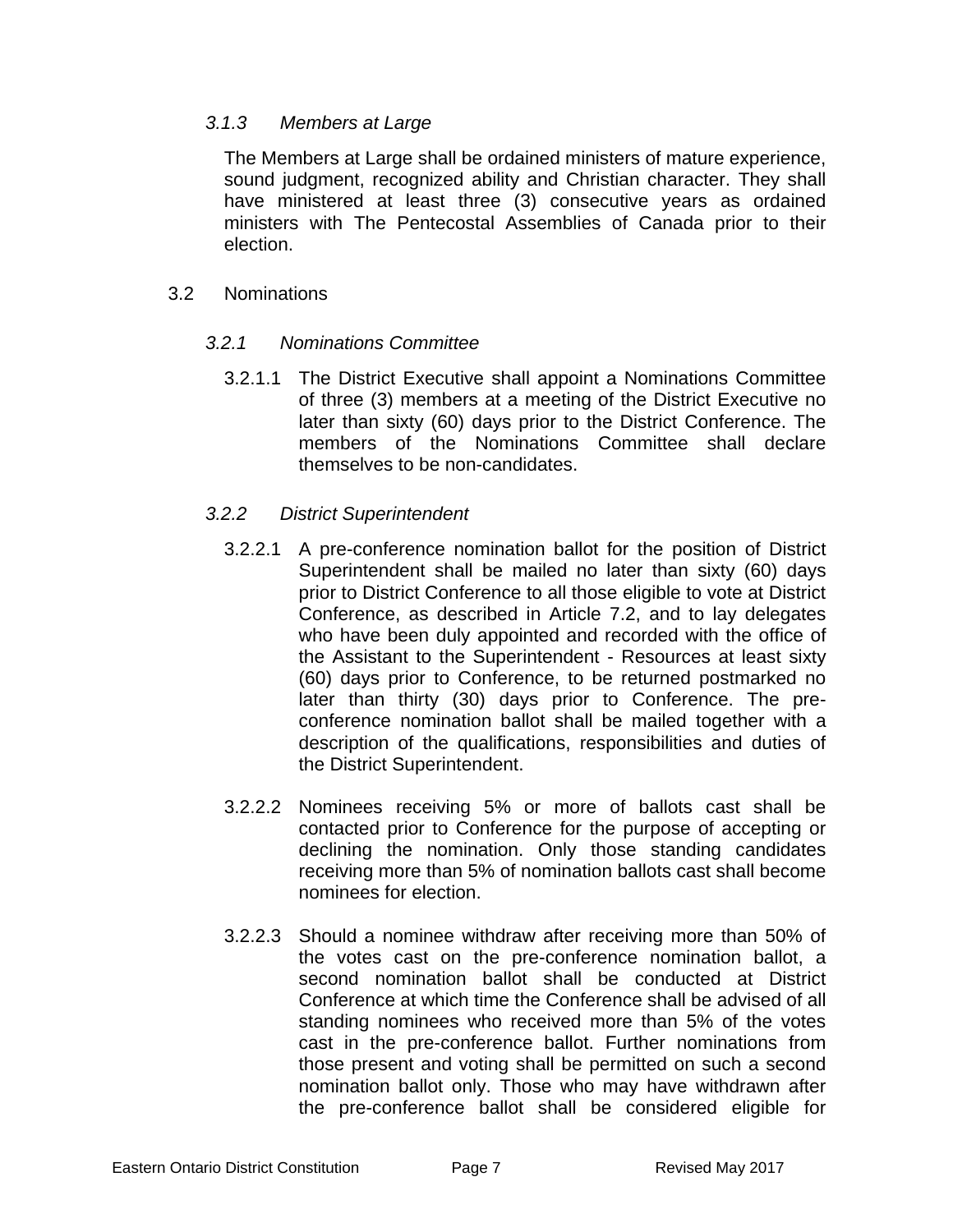nomination. Those receiving 3% or more of ballots cast shall be reported on the nomination ballot and shall become eligible nominees for election.

- 3.2.2.4 If three (3) names are not obtained by the pre-conference nomination ballot, a second nomination ballot shall be cast at the Conference in session, as provided in By-Law 3.2.2.3.
- 3.2.2.5 In the event that there are not three (3) nominees standing after a second nomination ballot, the election procedure for this office shall be temporarily suspended, and the District Executive shall be called into special session at the earliest possible time to consider the matter and report back to the Conference at a later session with a nominee or nominees for the office. Following the announcement of the District Executive nominee or nominees, an election ballot shall be cast and a simple majority vote shall constitute an election.
- 3.2.2.6 Except as provided in By-Law 3.2.2.4 there shall be no nominations from the Conference floor.

#### *3.2.3 Assistant to the Superintendent – Resources*

At least one name will be presented in nomination by the District Executive for the office of Assistant to the Superintendent – Resources.

### *3.2.4 Assistant to the Superintendent – Ministry*

At least one name will be presented in nomination by the District Executive for the office of Assistant to the Superintendent – Ministry.

### *3.2.5 Section Presbyters*

- 3.2.5.1 Nominations for Section Presbyters shall be made in each Section of the District at a duly called Section meeting prior to the biennial District Conference or at a Section meeting held during the District Conference for this purpose. One name shall be submitted from each Section. Additional nominations may be made from the Conference floor. The following procedure shall apply:
- 3.2.5.2 In the event the nominating meeting is to be held prior to the Conference, the credential holders in each Section shall be notified in writing by the incumbent Presbyter of the time and place of the nominating meeting at least ten (10) days prior to such meeting.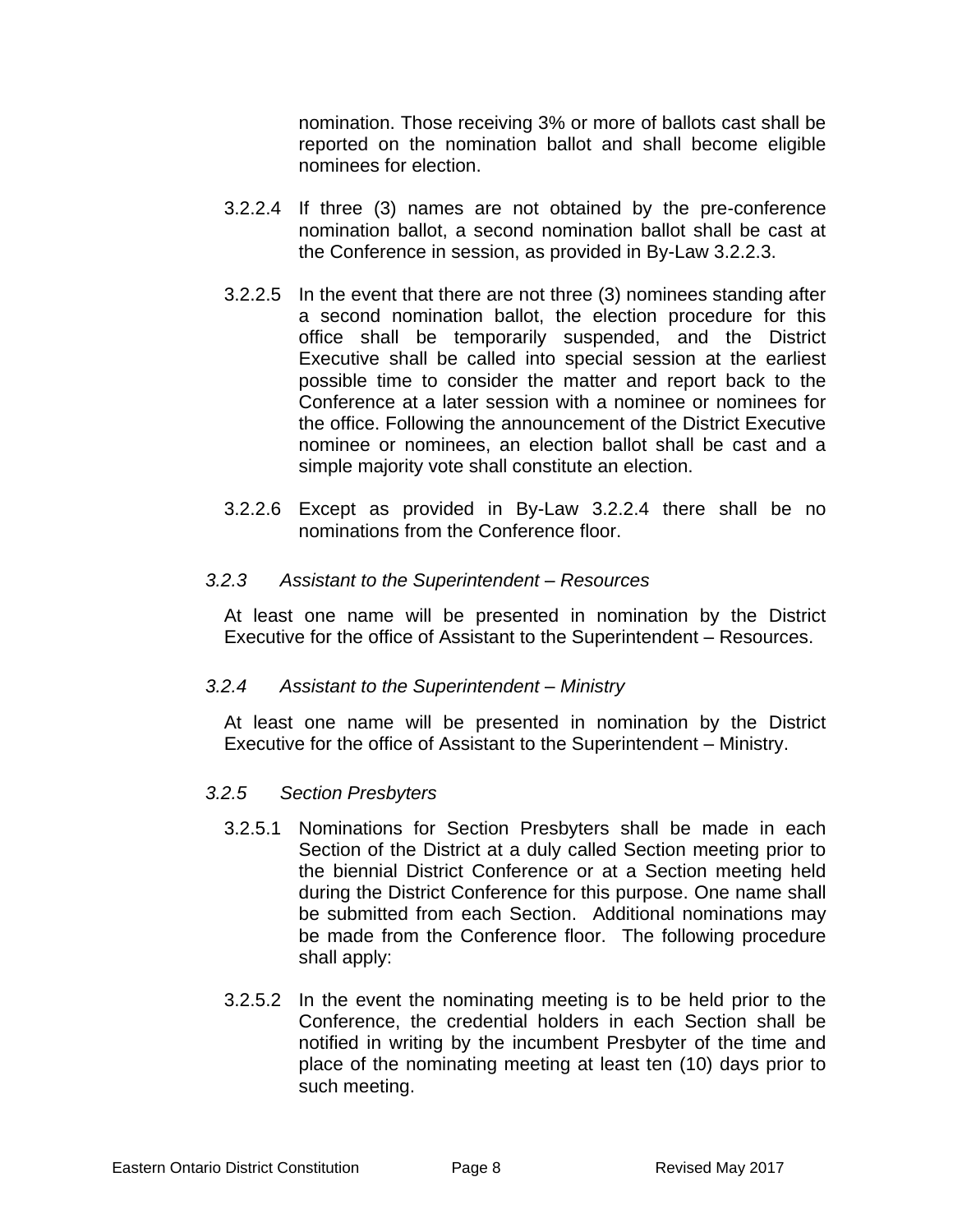- 3.2.5.3 Nominations shall be made by secret ballot.
- 3.2.5.4 All Eastern Ontario District Conference credential holders within the Section who are present may nominate one candidate. The willingness of the candidate to serve must be ascertained prior to presenting their name to the Conference.
- 3.2.5.5 The name receiving the highest number of votes and a simple majority shall be the nominee. In the event that the first ballot does not provide the required nominee, the name receiving the lowest number of votes shall be eliminated prior to each successive ballot.
- 3.2.5.6 In the case of a tie in a particular Section, all qualifying names involved will be submitted to the Conference.

#### *3.2.6 Members at large*

- 3.2.6.1 A pre-conference nomination ballot for Members at Large shall be mailed sixty (60) days prior to District Conference to all those eligible to vote at District Conference, as described in Article 7.2, and to lay delegates who have been duly appointed and recorded with the office of the Assistant to the Superintendent – Resources at least sixty (60) days prior to Conference, to be returned postmarked no later than thirty (30) days prior to Conference. The pre-conference nomination ballot shall be mailed together with a description of the qualifications, responsibilities and duties of the position.
- 3.2.6.2 The Nomination Committee shall present a slate with a minimum of four (4) nominees, two (2) of which shall be elected to serve as members of the District Executive.

#### 3.3 Elections

Only those voting delegates registered and present at District Conference shall be eligible to cast election ballots.

#### *3.3.1 Executive Officers*

3.3.1.1 In the event that the District Superintendent receives the required two-thirds nomination on the pre-conference nomination ballot a ratification vote shall be conducted at the District Conference, and a simple majority vote shall constitute election.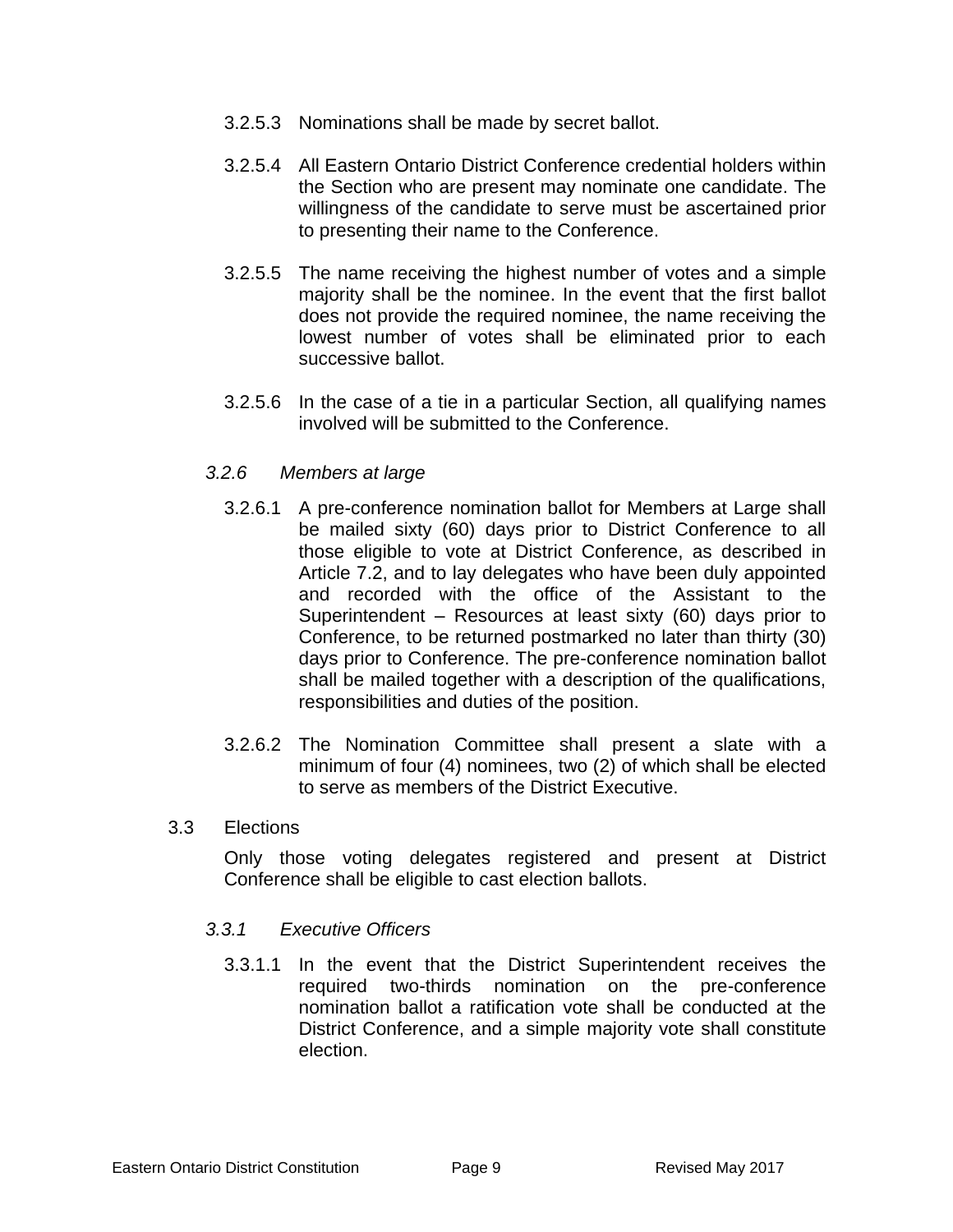- 3.3.1.2 In the case of the District Executive nominee for the Assistant to the Superintendent - Resources a ratification vote shall be conducted at the District Conference and a simple majority vote shall constitute an election.
- 3.3.1.3 In the case of the District Executive nominee for the Assistant to the Superintendent – Ministry, further nominations from those present and voting shall be permitted on the first ballot only and only those having three percent (3%) or more nominating ballots shall be reported. A two thirds majority vote on this or successive ballots shall constitute an election, except where candidates may have been reduced to two only, when a majority vote shall determine the election.
- 3.3.1.4 If no election is declared as a result of the first election ballot, the three candidates receiving the highest number of votes shall be nominees to be further voted upon. All others shall be eliminated. If no election is declared as a result of the second election ballot, the name of the candidate receiving the lowest number of votes shall be eliminated and, on the succeeding ballot for the two remaining candidates, a majority vote shall constitute an election. In the event there should be a tie, it shall be broken by following the rules outlined in the parliamentary procedures adopted by the Conference.

### *3.3.2 Section Presbyters*

- 3.3.2.1 The first ballot shall be a nominating ballot and only those having three percent (3%) or more nominating ballots shall be reported. A two thirds majority vote on this or successive ballots shall constitute an election, except where candidates may have been reduced to two only, when a majority vote shall determine the election.
- 3.3.2.2 Those who have withdrawn their names on previous ballots shall be considered eligible for subsequent nomination ballots. In the event there should be a tie, it shall be broken by following the ruling outlined in Robert's Rules of Order

### *3.3.3 Members at Large*

From the slate of ordained nominees two (2) will be elected to serve on the District Executive. A simple majority and a plurality of votes is required for election on any election ballot. Should all positions not be filled on the first election ballots, then the candidates with a simple majority would be considered elected and the name receiving the lowest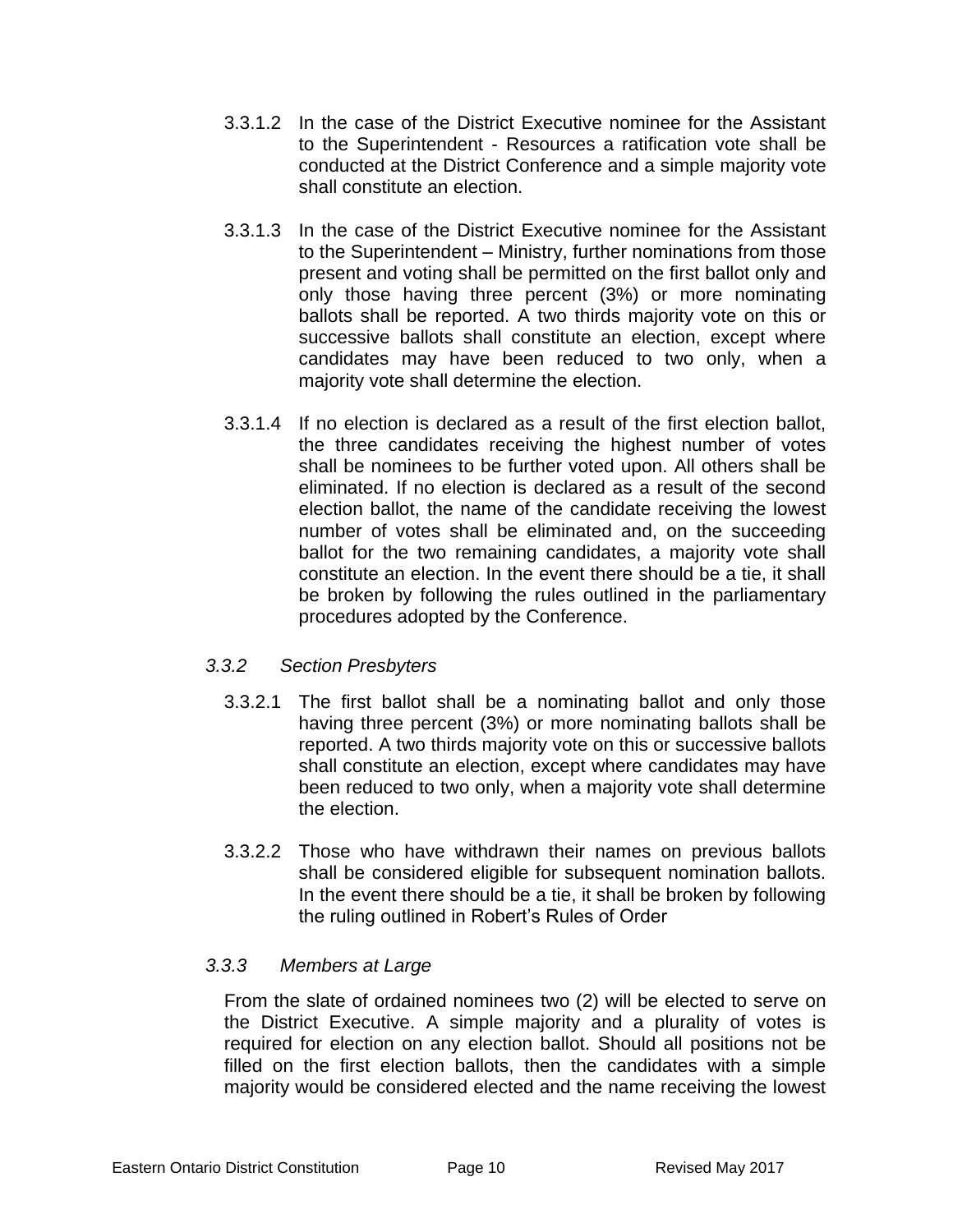number of votes shall be dropped on this and any subsequent ballots until all the positions are filled.

- 3.4 Terms of Office and Vacancies
	- 3.4.1 The terms of office for the Executive Officers be for four Conference years from the time of election, or, such longer time as the District Conference may determine at the time of election. All other elected District positions shall be for two Conference years from the time of election. All elected persons shall take office at the close of the conference at which they are elected, except where someone other than the incumbent shall be elected to a full-time office, in which case they shall assume office three months after the election, or earlier at the discretion of the District Executive.
		- 3.4.2 Should a vacancy occur in any office except District Superintendent through resignation, removal from the District, death or disqualification, power shall be vested in the members of the District Executive to fill the office until the expiration of the term of office. Should such vacancy occur in any other office than District Superintendent during the first year of the term of office, an election shall be held during the next District Conference or Special Meeting to fill the unexpired term.
		- 3.4.3 In the event of a vacancy involving a Presbyter at Large, the District Executive may fill the vacancy for the remainder of the term by appointment.
		- 3.4.4 In the event of a vacancy involving a Section Presbyter, the District Executive may fill the vacancy for the remainder of the term by appointment in consultation with the respective Section.

### *By-Law 4 Duties of Officers*

- 4.1 Superintendent
	- 4.1.1 The District Superintendent shall be the pastor and spiritual overseer of the District. The District Superintendent shall fulfill the role of president and Chief Executive Officer as required by the Ontario Corporations Act and shall, if present, preside at all meetings of the District Conference, and the District Executive.
	- 4.1.2 The District Superintendent shall act in a supervisory capacity over all credential holders of the District. The District Superintendent shall assist assemblies with advice and ministry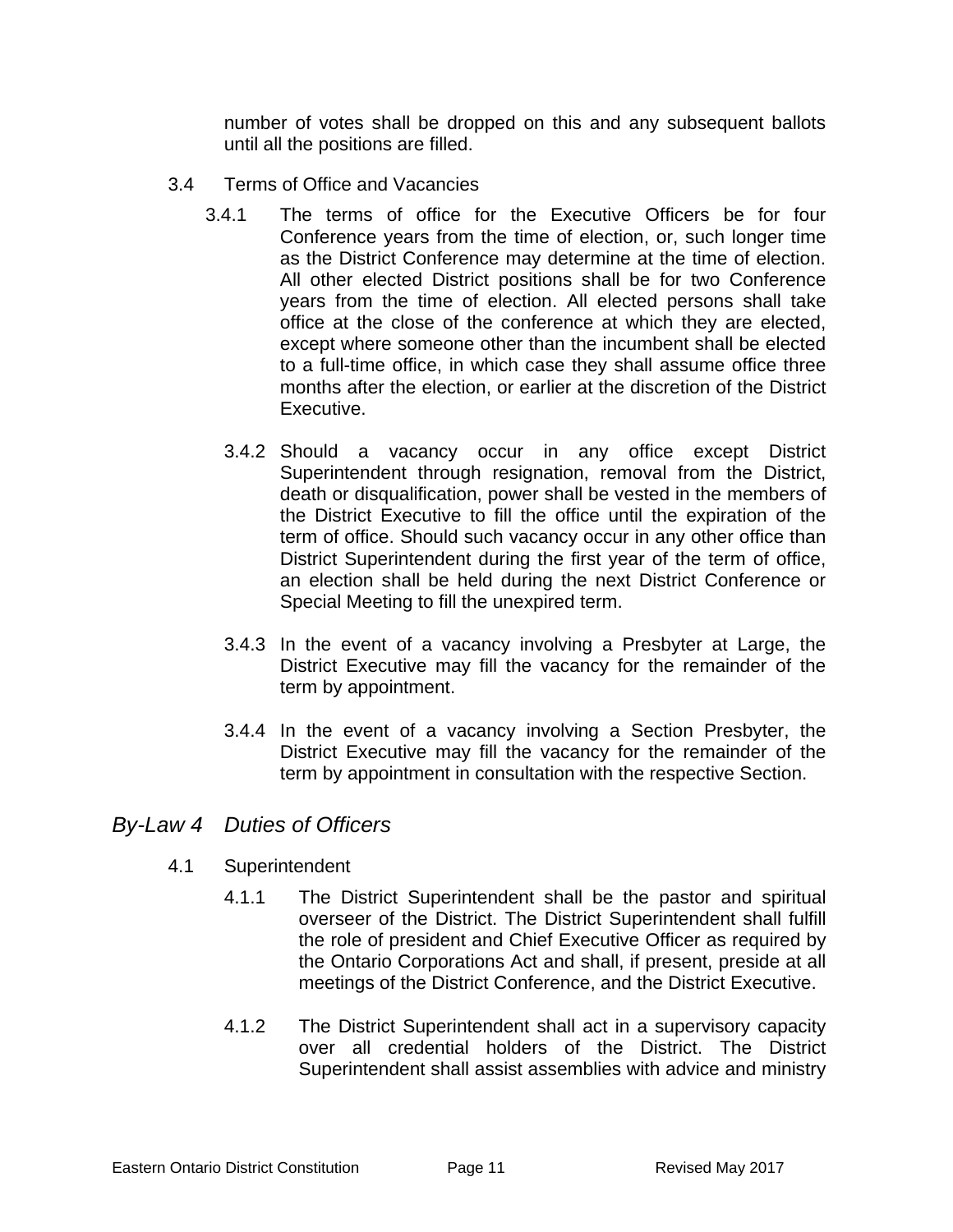as the need may require, at the request of the pastor, or the local church Board or Pastor's Council.

- 4.1.3 The District Superintendent shall administer discipline in all cases when requested to do so by the District Executive.
- 4.1.4 The District Superintendent shall present a biennial report to the District Conference.
- 4.1.5 The District Superintendent shall be an ex-officio member of all District Committees, with full rights.
- 4.1.6 The District Superintendent shall perform such other functions as are usual and customary for presiding officers to perform, including church dedications and pastoral induction services, or such as may be designated by the District Executive or the District Conference.
- 4.1.7 When a pastorate becomes vacant, the District Superintendent, or the authorized representative, shall be empowered to act in the full legal capacity of the pastor and shall arrange to supply the pulpit with suitable ministry until such time as a new pastor has been duly installed.
- 4.1.8 The District Superintendent shall sign all instruments which require the District Superintendent's signature and shall perform all duties incidental to the office, and shall have such other powers and duties as may from time to time, be assigned to the District Superintendent by the District Conference.
- 4.1.9 In the absence of the District Superintendent, his designate shall preside at meetings.
- 4.1.10 In the event that a vacancy occurs in the office of District Superintendent through resignation, death or disqualification, the remaining Executive Officer having the longest tenure shall, in consultation with the other remaining Executive Officer, ensure that the responsibilities of the position are cared for and shall convene a special meeting of the District Conference for the purpose of an election as soon as deemed possible.
- 4.1.11 If the District Superintendent is absent or incapacitated the remaining Executive Officer having the longest tenure shall, in consultation with the other Executive Officer and District Executive, assume the duties of the District Superintendent.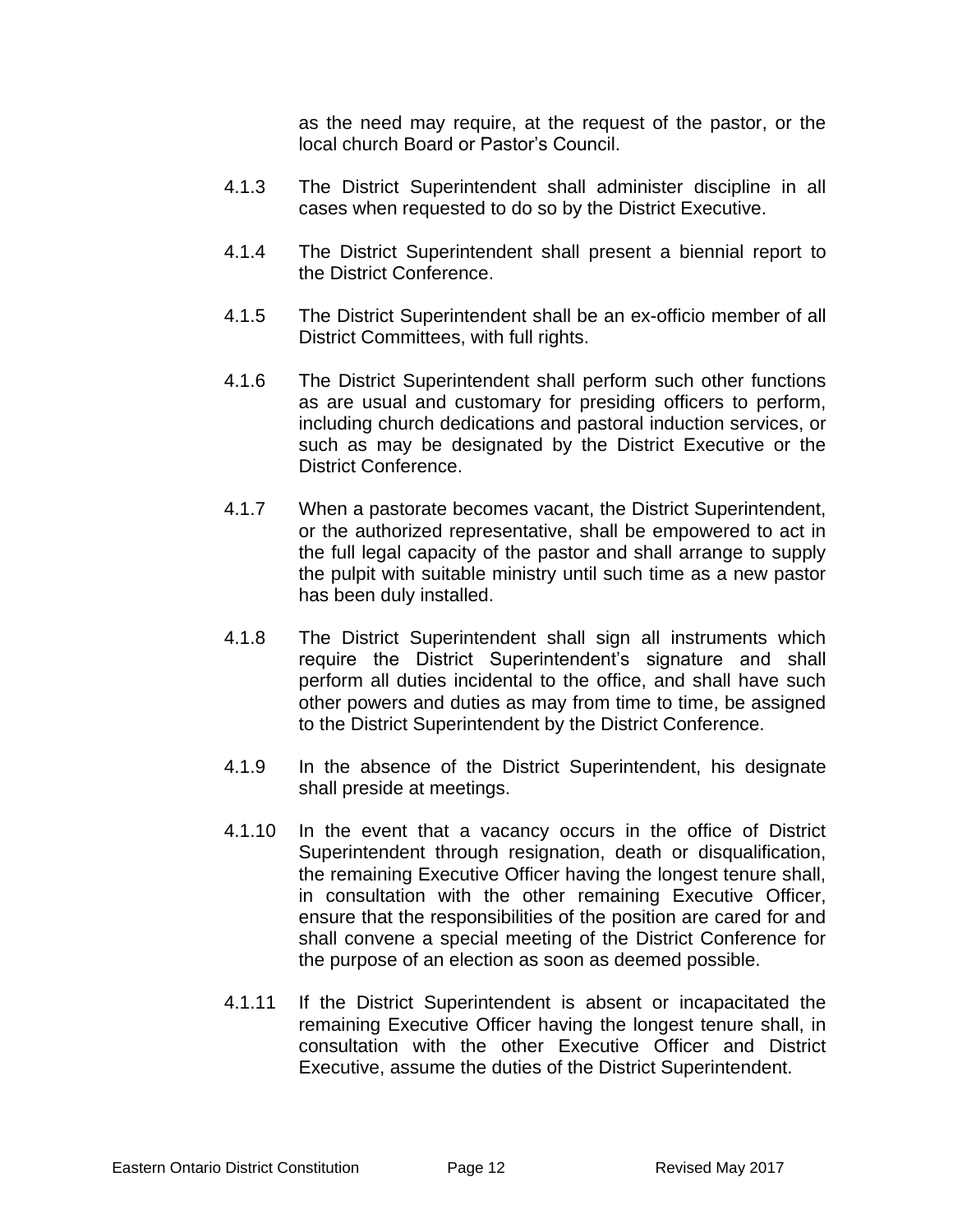- 4.2 Assistant to the Superintendent Resources
	- 4.2.1 The Assistant to the Superintendent Resources shall make and keep the true records of the proceedings of the District Conference and shall publish the same, as directed by the Conference. Such minutes shall be edited by at least two persons who are conversant with the business transacted.
	- 4.2.2 The Assistant to the Superintendent Resources shall oversee all matters relevant to credentials, including the certification to the National Credential Committee of The Pentecostal Assemblies of Canada all candidates who have been ordained to the ministry, and all candidates approved by the Conference for other grades of credentials.
	- 4.2.3 The Assistant to the Superintendent Resources shall keep a list of all credential holders and a directory of all assemblies in the District.
	- 4.2.4 The Assistant to the Superintendent Resources shall insure the keeping of the true records of the proceedings of the meetings of the District Executive.
	- 4.2.5 The Assistant to the Superintendent Resources shall be custodian of such funds as shall be committed to the charge by the District Conference, and shall deposit the same in a responsible bank in the name of the District.
	- 4.2.6 The Assistant to the Superintendent Resources shall keep an accurate record of all receipts and disbursements and shall conduct the work of the office according to accepted methods of business.
	- 4.2.7 The Assistant to the Superintendent Resources shall expend District funds as directed by the District Executive.
	- 4.2.8 The Assistant to the Superintendent Resources shall present a biennial report, and an annual report of the auditor and the audited financial statements, to the constituency.
	- 4.2.9 The Assistant to the Superintendent Resources shall present a report, including financial statements, at each regular meeting of the District Executive and from time to time as the District Executive may require.
	- 4.2.10 The Assistant to the Superintendent Resources shall sign with the District Superintendent, such instruments as shall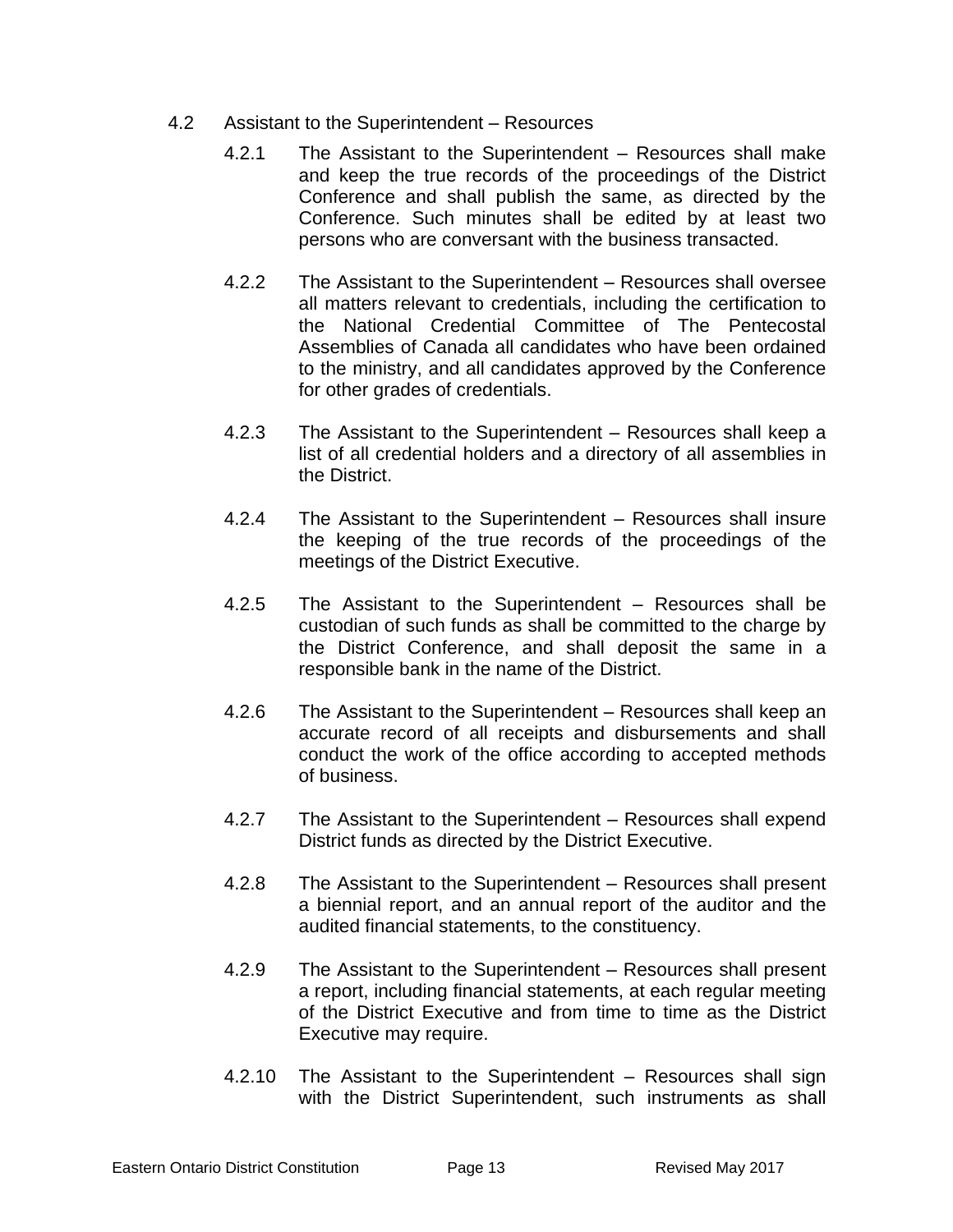specifically require the Assistant to the Superintendent – Resources' signature, and shall perform such other duties as are incidental to the office, or that the District Conference or District Executive may properly request from time to time.

- 4.2.11 The Assistant to the Superintendent Resources shall attend meetings of the District Executive by invitation.
- 4.2.12 The Assistant to the Superintendent Resources shall carry out such other duties as assigned by the District Superintendent and/or the District Executive, from time to time.
- 4.2.13 The Assistant to the Superintendent Resources shall forward a portion of church tithes to the National Office as required by the General Conference of The Pentecostal Assemblies of Canada.
- 4.3 Assistant to the Superintendent Ministry
	- 4.3.1 The Assistant to the Superintendent Ministry shall be responsible for overseeing the promotion of Missions, and Global Worker Care.
	- 4.3.2 The Assistant to the Superintendent Ministry shall be responsible for the oversight of Specialized Ministries and be an ex officio member of all Specialized Ministries committees.
	- 4.3.3 The Assistant to the Superintendent Ministry shall present a biennial report to the District Conference.
	- 4.3.4 The Assistant to the Superintendent Ministry shall attend meetings of the District Executive by invitation.
	- 4.3.5 The Assistant to the Superintendent Ministry shall carry out such other duties as assigned by the District Superintendent and/or the District Executive, from time to time.
- 4.4 The Executive Officers' Committee
	- 4.4.1 The Executive Officers' Committee shall be made up of the Executive Officers. The Executive Officers' Committee, as a sub-committee of the District Executive and under the direction of the District Superintendent, shall assist the District Superintendent in giving general oversight to all ministers and ministries between meetings of the District Executive. The District Superintendent, with the assistance of the Executive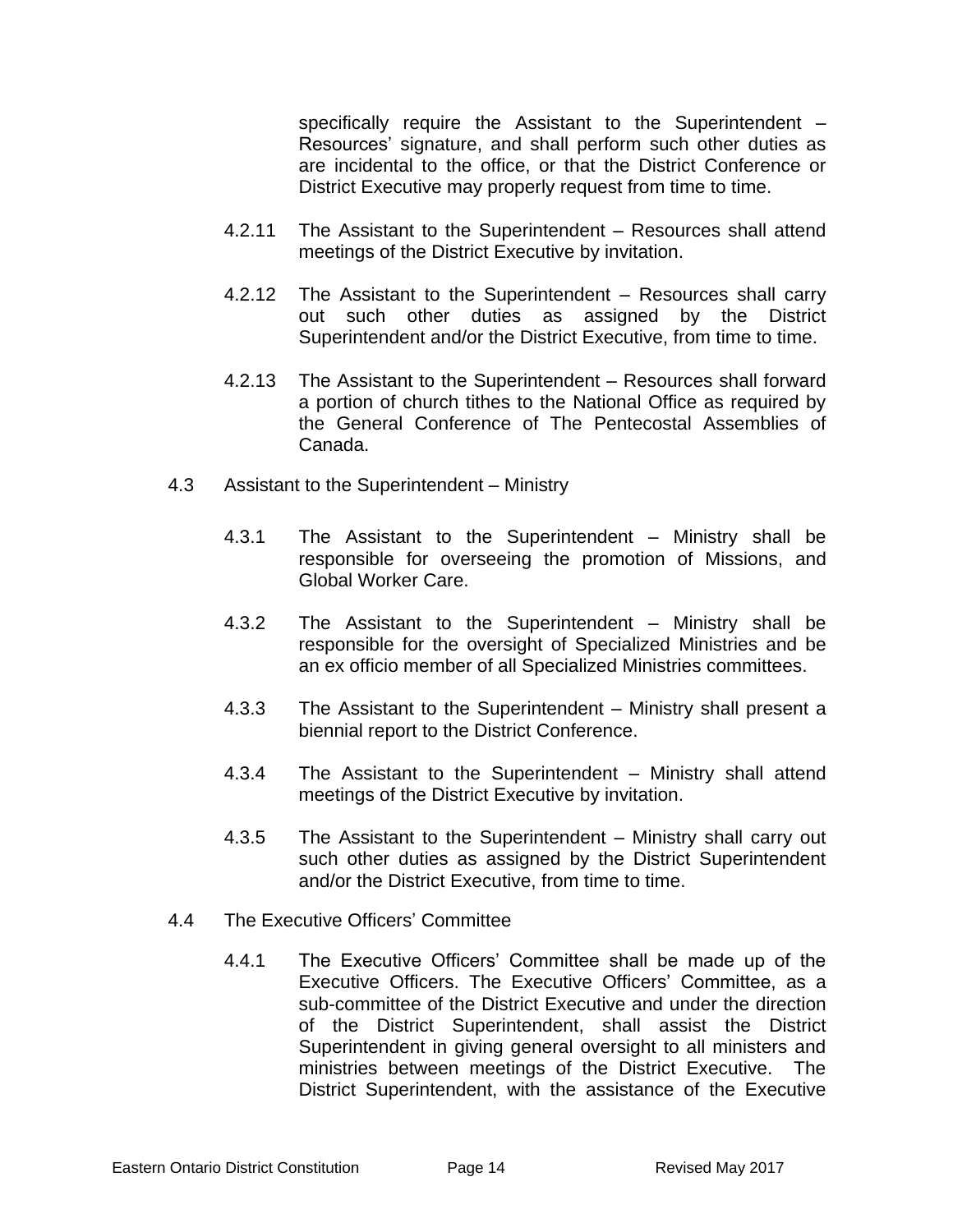Officers Committee, is authorized to act for the corporation in all matters that affect its interest while the District Conference and the District Executive are not in session.

- 4.4.2 They shall have the right to buy, take, lease or otherwise acquire, own, hold in trust, use, sell, convey, mortgage, lease or otherwise dispose of real property, personal and mixed, tangible and intangible, of whatsoever kind as may be useful for the prosecution of their work as directed by the District Executive.
- 4.4.3 They shall hold in trust such funds as may be committed to them, or dispose of the same as they may be directed by the District Executive.
- 4.4.4 In any or all matters, the individual Executive Officers shall have the right consult with and/or report to the members of the District Executive.
- 4.4.5 The Executive Officers' Committee shall report to the District Executive their activities on behalf of the corporation in a timely manner.
- 4.4.6 Each officer will assume duties as assigned by the District Superintendent to fulfill the mission statement of the District.
- 4.4.7 They shall undertake such other responsibilities as may be assigned to them from time to time by the District Conference or the District Executive.

#### 4.5 Section Presbyters

The District being divided into sections shall have a Presbyter for each section whose duties shall be as follows:

- 4.5.1 The Presbyter shall, by virtue of the office, be the chair of the Section Presbytery. The Section Presbytery shall include all credential holders in the Section.
- 4.5.2 The Presbyter shall conduct sectional activities as may be decided by the Section Presbytery.
- 4.5.3 The Presbyter shall counsel with the credential holders of the Section as there is opportunity to contact them, and endeavor to foster a spirit of close relationship between the individual assemblies and with the District.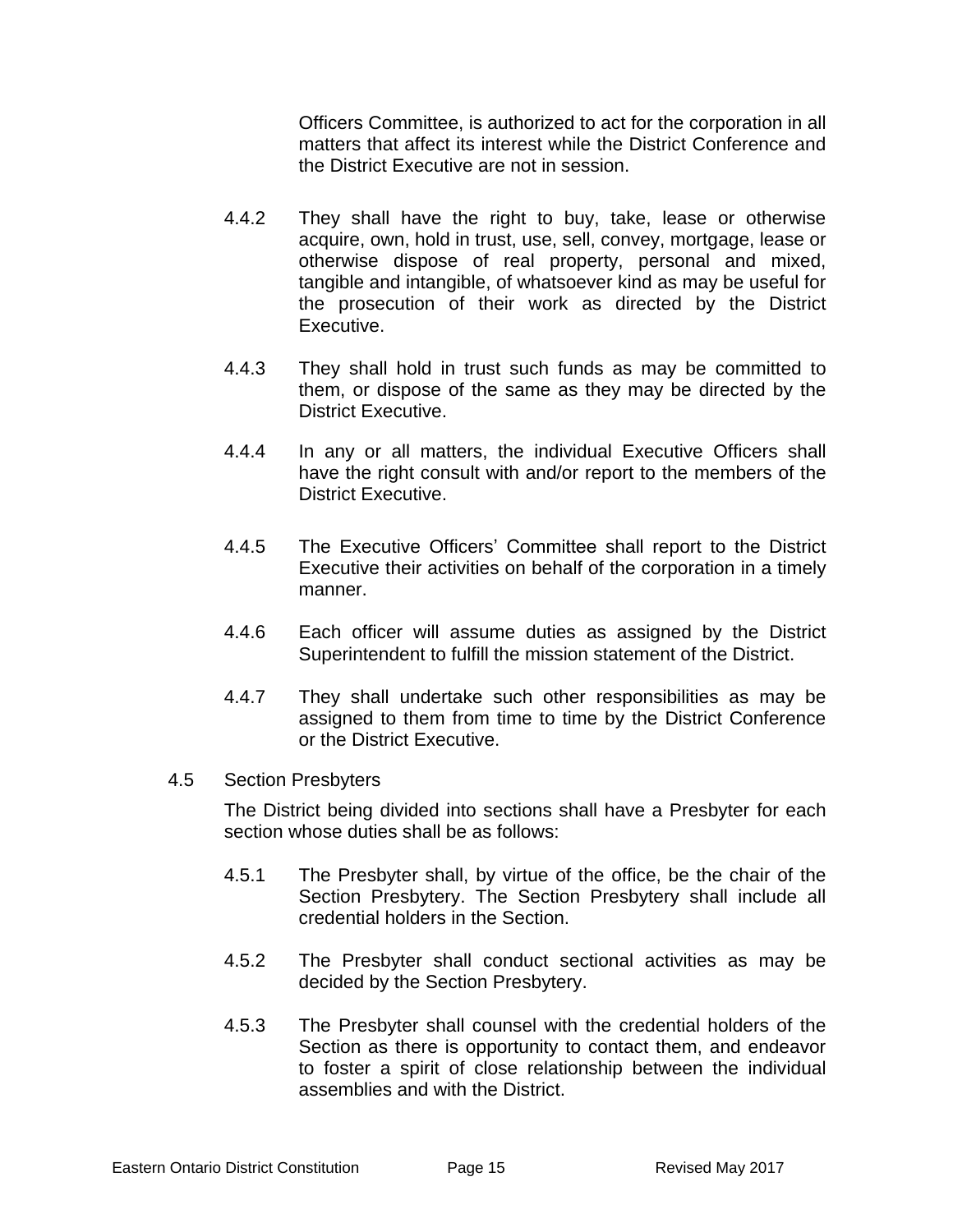- 4.5.4 Any pastor or assembly desiring advice or aid, shall be urged to appeal to the Section Presbyter, who shall investigate and, if possible, bring about an adjustment. In the event that the Presbyter is unable to satisfactorily settle a matter, it shall be referred to the District Superintendent and the District Executive for further action.
- 4.5.5 The Section Presbyter shall work in harmony with and under the supervision of the District Superintendent. The Presbyter shall be apprised by the Superintendent as to pastoral changes in the Section.
- 4.5.6 The Presbyter shall submit a report of the Section as required by the District Executive.
- 4.5.7 The Presbyter shall attend meetings of the District Executive.
- 4.6 Members at large
	- 4.6.1 They shall work in harmony with and under the supervision of the District Superintendent.
	- 4.6.2 They shall assist the District Superintendent in the discipline and restoration of credential holders.
	- 4.6.3 They shall attend meetings of the District Executive.
- 4.7 District Executive
	- 4.7.1 The District Executive shall constitute the Board of Directors required to manage the affairs of the Corporation pursuant to the Corporations Act.
	- 4.7.2 The affairs of the Eastern Ontario District shall be managed by the District Executive who shall, in addition to the powers conferred by the By-Laws, and within the confines of the law of Ontario, have such powers and authorities as may be determined by resolution of the District Conference from time to time.
	- 4.7.3 It shall be responsible for the administration of all District funds including but not limited to the following:
		- 4.7.3.1 An annual review of District salaries and allowances.
		- 4.7.3.2 The approval of the annual District budget and the budgets of all District ministries and sub-budgets within those ministries.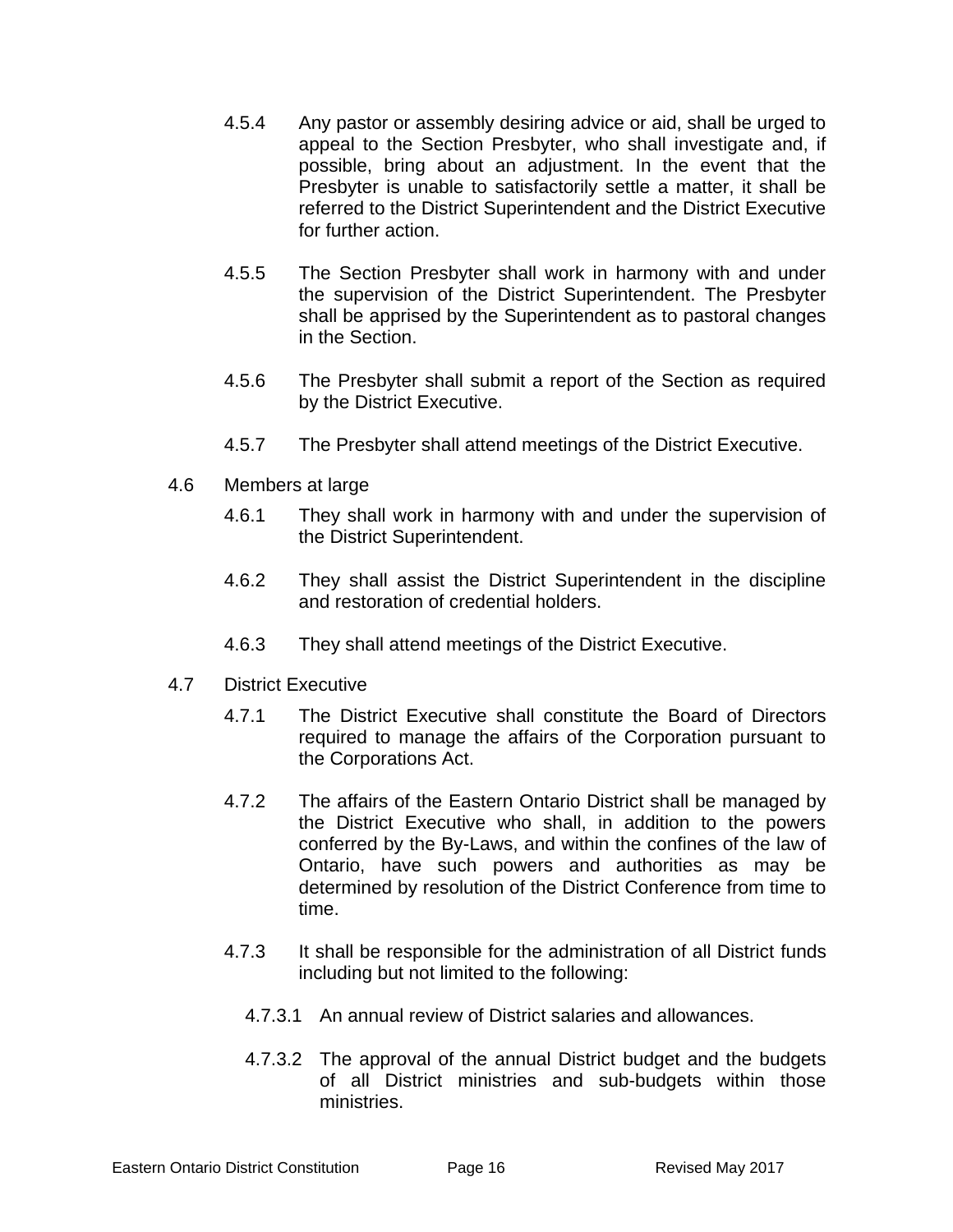- 4.7.3.3 Any initiative involving District financing not provided for in approved budgets must be submitted to the District Executive before it can be submitted to the District Conference.
- 4.7.4 It shall be authorized to dispose of any properties held by the District when considered advisable, when local congregations are not involved.
- 4.7.5 It shall be responsible for the discipline of the members of the **District**
- 4.7.6 It shall appoint the membership and the chair of all standing committees as the need may arise, and in accordance with appropriate policies as approved by the District Executive.
- 4.7.7 It shall approve the affiliation of assemblies which have met the prescribed requirements.
- 4.7.8 It shall have authority to approve applications for credentials between meetings of the District Conference, subject to the ratification of the District Conference at its subsequent session.
- 4.7.9 It shall be apprised of the selection of ministry for all District sponsored and District affiliated camp meetings, conferences, and conventions, including those sponsored by the District.
- 4.7.10 The District Executive shall meet at least twice a year or as called by the District Superintendent and/or a majority of the members of the District Executive.
- 4.7.11 Where due to urgency or inconvenience, a full meeting of the District Executive cannot be arranged, a Section Committee consisting of at least three members of the District Executive, one of whom must be an Executive Officer, shall be called. If the matter affects a church or credential holder, the Section Committee must also include the Presbyter of the Section in which the church or credential holder is located. If the Section Presbyter is unavailable, the Section Committee must include two Executive Officers. All Section Committees regardless of their makeup shall meet subject to the approval of the District Superintendent. Decisions of the Section Committee shall be subject to the ratification of the District Executive. Any person affected by a decision of the Section Committee, if dissatisfied with the decision, can notify the District Superintendent who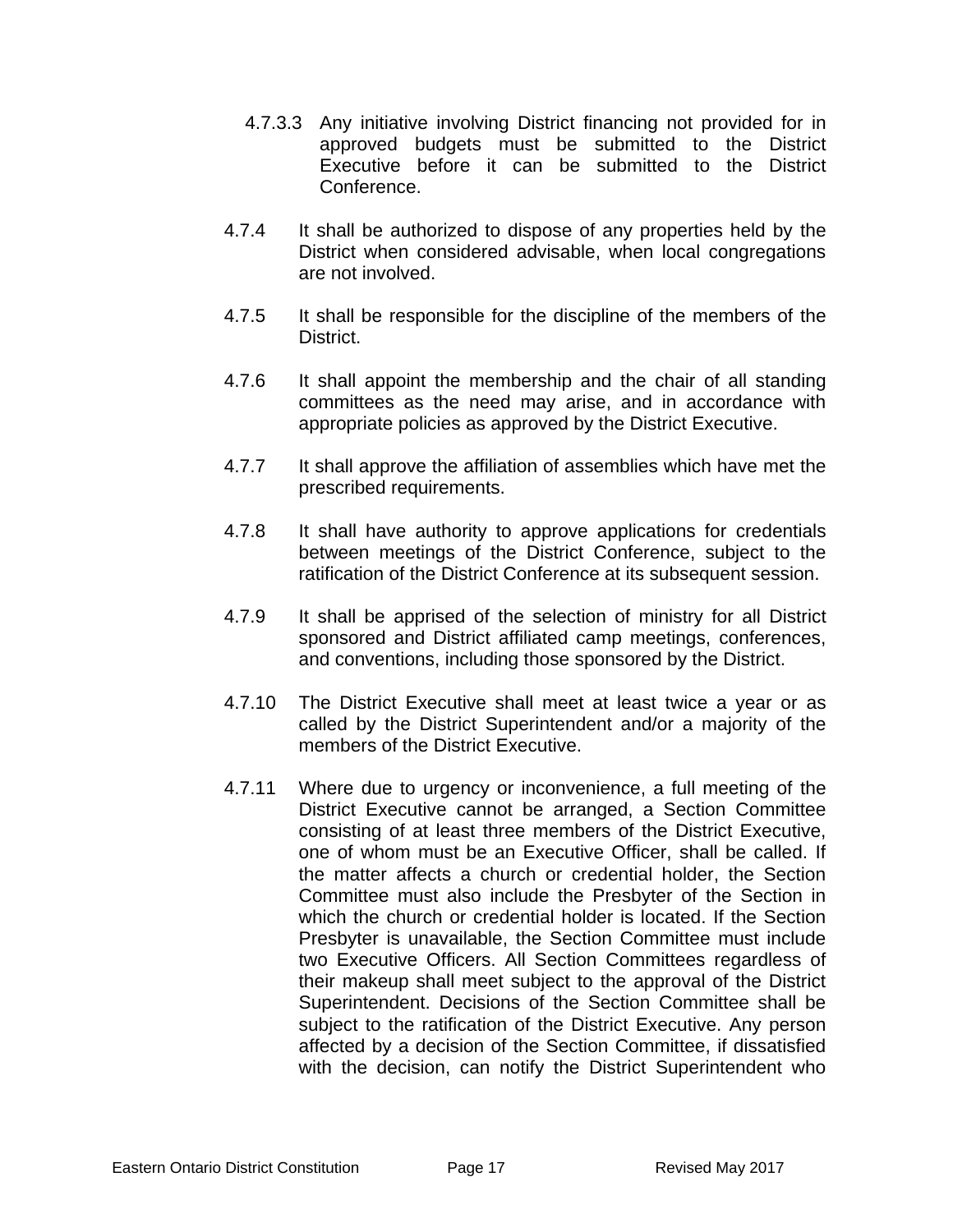shall call a meeting of the District Executive within thirty (30) days to consider the decision of the Section Committee.

- 4.7.12 At any meeting of the District Executive, a majority of the District Executive shall constitute a quorum. Decisions shall be reached by a simple majority vote of those present.
- 4.8 Conflict of Interest
	- 4.8.1 Every District Executive member who is in any way directly or indirectly interested in a proposed or existing contract, transaction or arrangement with the District, shall fully disclose the nature and extent of their interest at a meeting of the District Executive.
	- 4.8.2 The disclosure shall be made at the meeting of the District Executive at which the question of entering into the contract, transaction or arrangement is first considered or, if the member is not then interested, at the first meeting held after he or she becomes interested.
	- 4.8.3 Every such District Executive member shall withdraw from any discussion or vote on the contract, transaction or arrangement.
	- 4.8.4 All employees of the Corporation shall absent themselves from a District Executive meeting when their salary and allowance review is being considered.
- 4.9 Execution of Documents
	- 4.9.1 Contracts, documents, or any instruments in writing requiring the signature of the corporation shall be signed by the District Superintendent and by the Assistant to the Superintendent – Resources. In the event that either the District Superintendent or Assistant to the Superintendent – Resources are not available to sign documents, the Assistant to the Superintendent - Ministry shall be authorized to sign documents with either the District Superintendent or the Assistant to the Superintendent – Resources.
	- 4.9.2 The District Executive shall have power by resolution, from time to time, to appoint any other officer or officers on behalf of the corporation either to sign contracts, documents or instruments in writing generally, or to sign special contracts, documents or instruments in writing.
	- 4.9.3 The seal of the corporation may, when required, be affixed to contracts, documents, and instruments in writing, signed as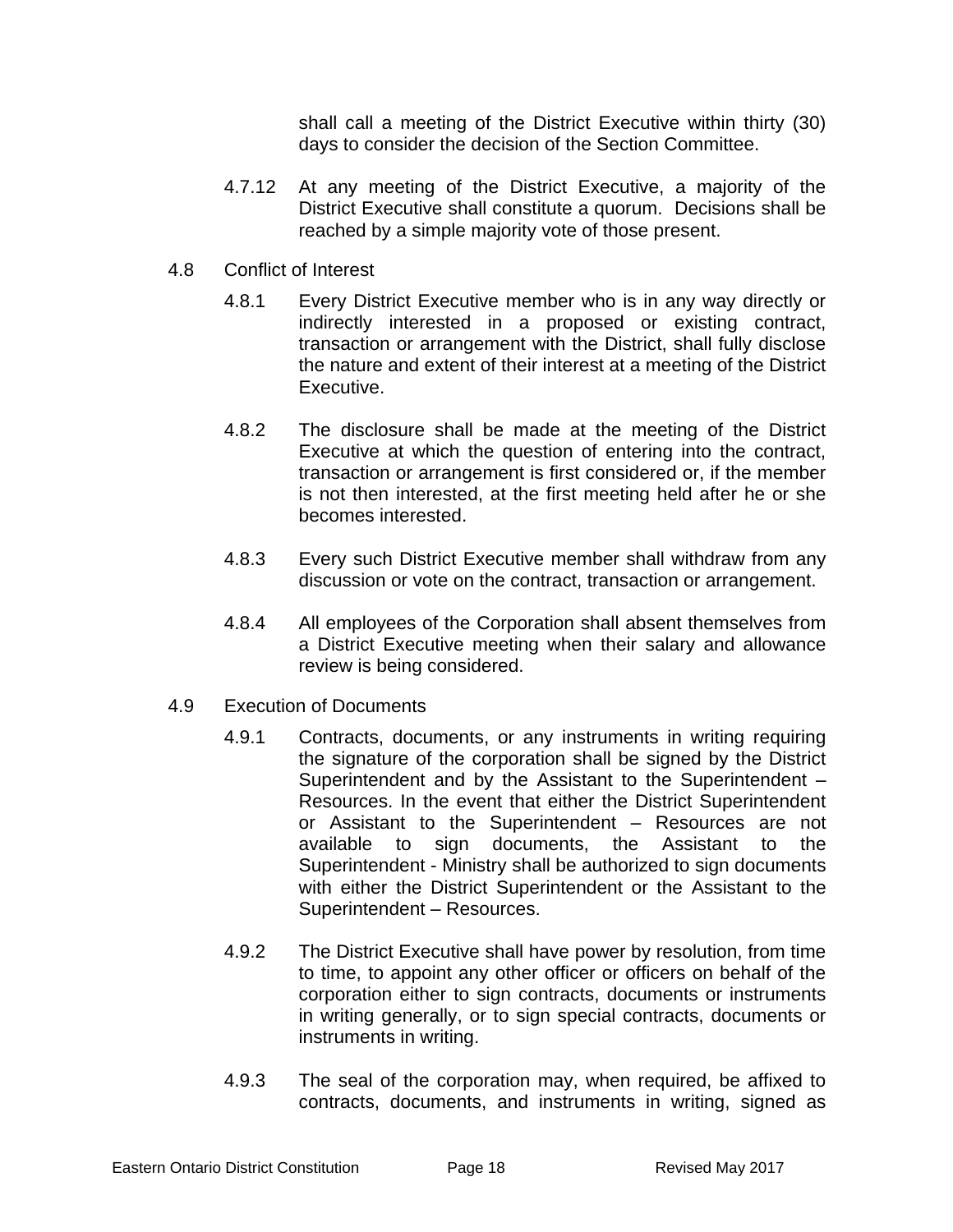aforesaid, or by any officer or officers appointed as aforesaid, by the District Executive.

4.10 Borrowing Powers

Subject to the provisions of the Ontario Corporations Act, the District Executive of the corporation is hereby authorized from time to time:

- 4.10.1 To borrow any sum or sums of money from a bank upon the credit of the corporation either by way of overdraft, discount, loan, line of credit or otherwise, and upon such terms as they may think proper and as security for any money so borrowed or as security for any advances, liabilities heretofore made or incurred or that may hereafter be made or incurred, to hypothecate, mortgage, pledge and give to the bank all or any stock, bonds, debentures, negotiable instruments, choose in action or other real property of the corporation or other assets of the corporation as they may see fit, or as may be required by or on behalf of the bank, and it is expressly declared that any security given pursuant to this By-Law may be by way of chattel mortgage or in such other form as a bank may require, or as the District Executive sees fit.
- 4.10.2 To authorize from time to time by a resolution such officer or officers, clerk, cashier or other employee of the corporation as the District Executive may appoint to transact the banking business of the corporation with a bank, to make, draw, accept and endorse bills of exchange, promissory notes and cheques, and to execute on behalf of the corporation all such documents as aforesaid, and further, that this resolution shall continue in full force, virtue and effect as between the corporation and a bank until notice of revocation or cancellation thereof be given to a bank in writing.
- 4.10.3 In addition to their power to borrow as set out in 4.10.1 and 4.10.2 herein, without limiting the generality of the powers otherwise conferred upon the District Executive, the District Executive shall have the power and authority, subject to the provisions of the Ontario Corporations Act, to buy, sell, mortgage, lease, hypothecate, pledge or otherwise acquire, dispose of, hypothecate or deal with all of the real and personal property of the Eastern Ontario District of The Pentecostal Assemblies of Canada wheresoever situate on such terms and in such manner as the District Executive deems expedient.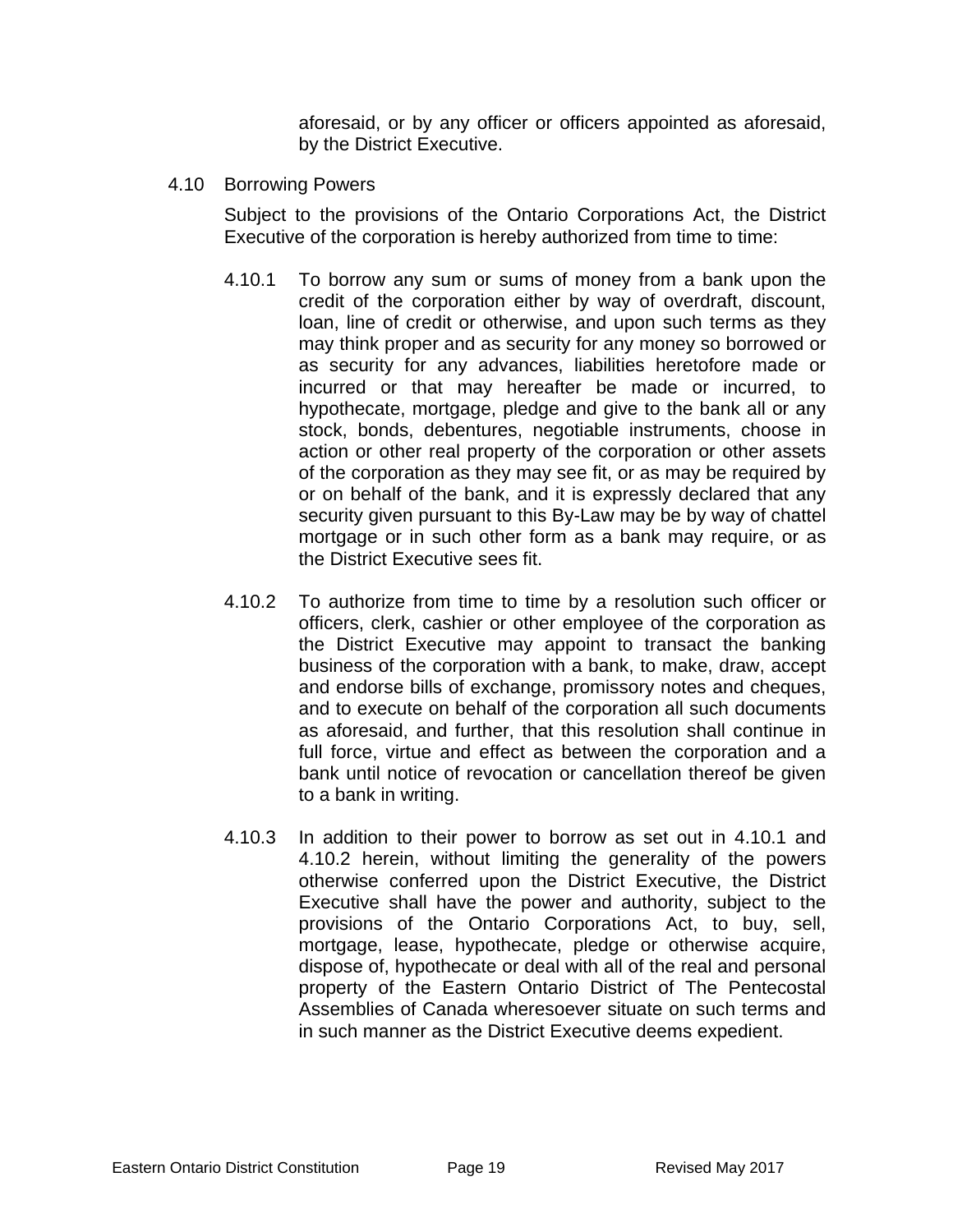### 4.11 Property

All property, both real and personal, acquired by or in the name of, or for the purpose of the Eastern Ontario District of The Pentecostal Assemblies of Canada, shall be vested in the corporation subject to any Declaration of Trust that may be executed by the corporation. All property, whether real or personal, acquired in the opening of new assemblies where funds of the corporation are used and employed, shall be known as the property of the corporation or as the property of The Pentecostal Assemblies of Canada and shall not be transferred or disposed of without written consent under seal of the corporation in the hands of the proper officers thereof.

### *By-Law 5 Section Boundaries*

5.1 York-Toronto North

The York-Toronto North Section shall include those assemblies east of Highway #11 and north of Highway #401 and west of the westerly boundary of Durham Region.

5.2 Toronto South

The Toronto South Section shall include those assemblies east of Highway #11A and south of Highway #401 and west of the westerly boundary of Durham Region.

### 5.3 Lakeshore Section

The Lakeshore Section shall include those assemblies in Durham Region and Northumberland County west of Highway #30. Brighton is to be considered part of the Quinte-Rideau Section. Campbellford shall be considered part of the Kawartha Section.

### 5.4 Kawartha

The Kawartha Section shall include those assemblies north of the Lakeshore Section and within the areas bounded on the west by the District of Western Ontario; on the north by the southern boundary of Algonquin Provincial Park; and on the east by the westerly border of the Quinte-Rideau Section. The Kawartha Section shall include Campbellford.

#### 5.5 Quinte-Rideau

The Quinte-Rideau Section shall include those assemblies in Hastings County and Lennox-Addington County, Frontenac County, Prince-Edward County and Northumberland County east of Highway #30. The Quinte-Rideau Section shall also include Brighton.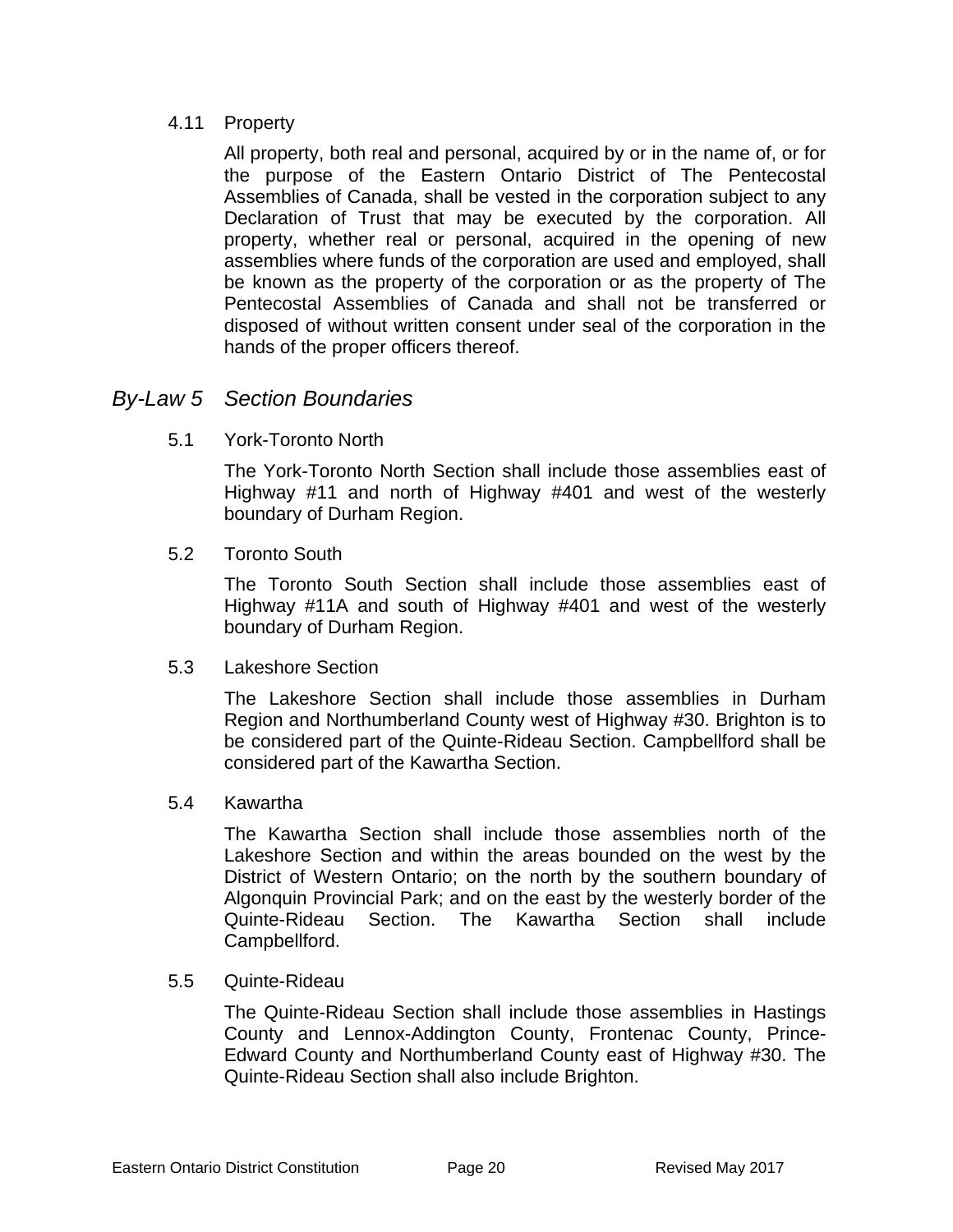#### 5.6 Capital Section

The Capital Section shall include those assemblies within the Ottawa-Carleton region. The Capital Section shall include Carleton Place. The Capital Section shall also include the churches of Baffin Island in Nunavut.

#### 5.7 Lanark Seaway

The Lanark Seaway Section shall include those assemblies within the Lanark, Leeds and Grenville, Stormont, Dundas and Glengarry and the Prescott and Russell counties.

### 5.8 Upper Ottawa Valley

The Upper Ottawa Valley Section shall include those assemblies within Renfrew County which are situated west of the Capital Section and north of the Lanark Seaway Section.

### *By-Law 6 District Ministries*

District Ministries shall be established and modified according to policy established by the District Executive, and as may be required by the General Constitution of the Pentecostal Assemblies of Canada.

### *By-Law 7 District Missions*

District Missions Committees shall be established and modified according to policy established by the District Executive, and as may be required by the General Constitution of the Pentecostal Assemblies of Canada.

### *By-Law 8 Committees*

8.1 Camp Committees

#### *8.1.1 Lakeshore Pentecostal Camp Committee*

- 8.1.1.1 The Lakeshore Pentecostal Camp Committee shall consist of the District Superintendent, the Assistant to the Superintendent – Resources, the Assistant to the Superintendent – Ministry, the Camp Director, one additional member of the District Executive, three (3) ordained ministers and four (4) lay persons who are interested in the camp.
- 8.1.1.2 The District Superintendent or designate shall be the chair of the committee.
- 8.1.1.3 The Committee shall be responsible for the operation of Lakeshore Pentecostal Camp, except for the approval of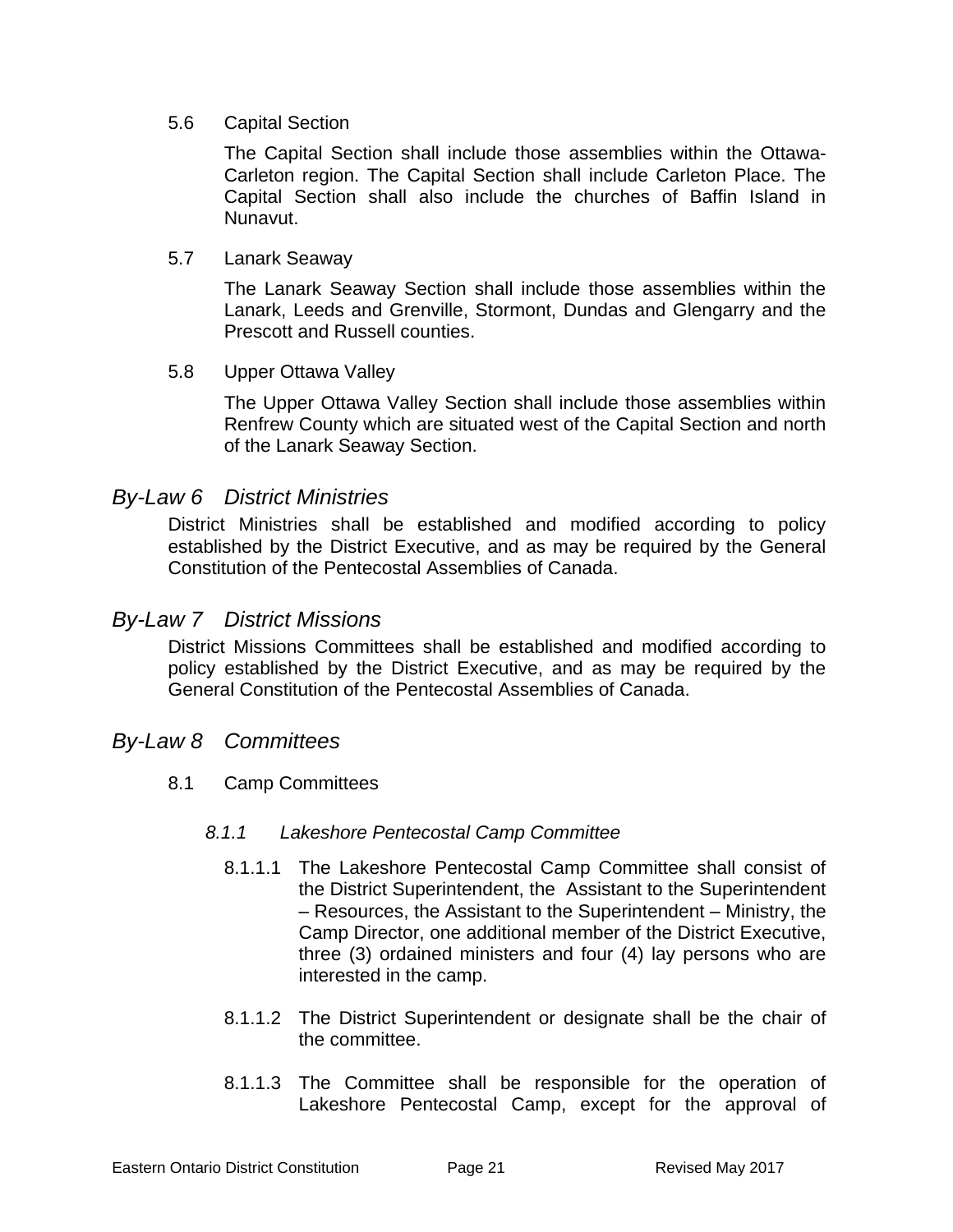ministry at camp meetings which shall be the responsibility of the District Executive.

- 8.1.1.4 The Assistant to the Superintendent Resources shall be the Secretary-Treasurer of the Committee and shall act as secretary of the committee in all functions customary to the office and shall be custodian of the funds of the camp. The Secretary-Treasurer shall keep an accurate record of all receipts and disbursements and shall conduct the work of the office according to accepted business methods. The Secretary-Treasurer shall give a report of the financial affairs of the camp at each meeting of the committee and shall prepare an audited annual financial statement to be included in the reports to the District Conference. The District Executive shall have the right to request a report of the financial affairs of the camp and any plans in hand at any time that they may deem advisable.
- 8.1.1.5 The Committee shall meet at the call of the camp committee chair or by authorization of a majority of the committee membership.
- 8.1.1.6 The term of office for the membership of the aforementioned Committee shall be two years. Members, except for those elected or serve by virtue of office, may serve a maximum of three (3) consecutive terms following which they shall not be considered eligible for re-appointment for a period of one year.

### *8.1.2 Ottawa Valley Pentecostal Camp Committee*

- 8.1.2.1 The Ottawa Valley Pentecostal Camp Committee shall consist of the District Superintendent, the Assistant to the Superintendent – Resources, Assistant to the Superintendent – Ministry, the Camp Director, one additional member of the District Executive, three (3) ordained ministers and four (4) lay persons who are interested in the camp.
- 8.1.2.2 The District Superintendent or designate shall be the chair of the committee.
- 8.1.2.3 The Assistant to the Superintendent Resources shall be the Secretary-Treasurer of the Committee and shall act as secretary of the meetings of the committee and shall perform such other functions as are customary to the office. The Secretary-Treasurer shall be custodian of the funds of the camp. The Secretary-Treasurer shall keep an accurate record of all receipts and disbursements and shall conduct the work of the office according to accepted business methods. The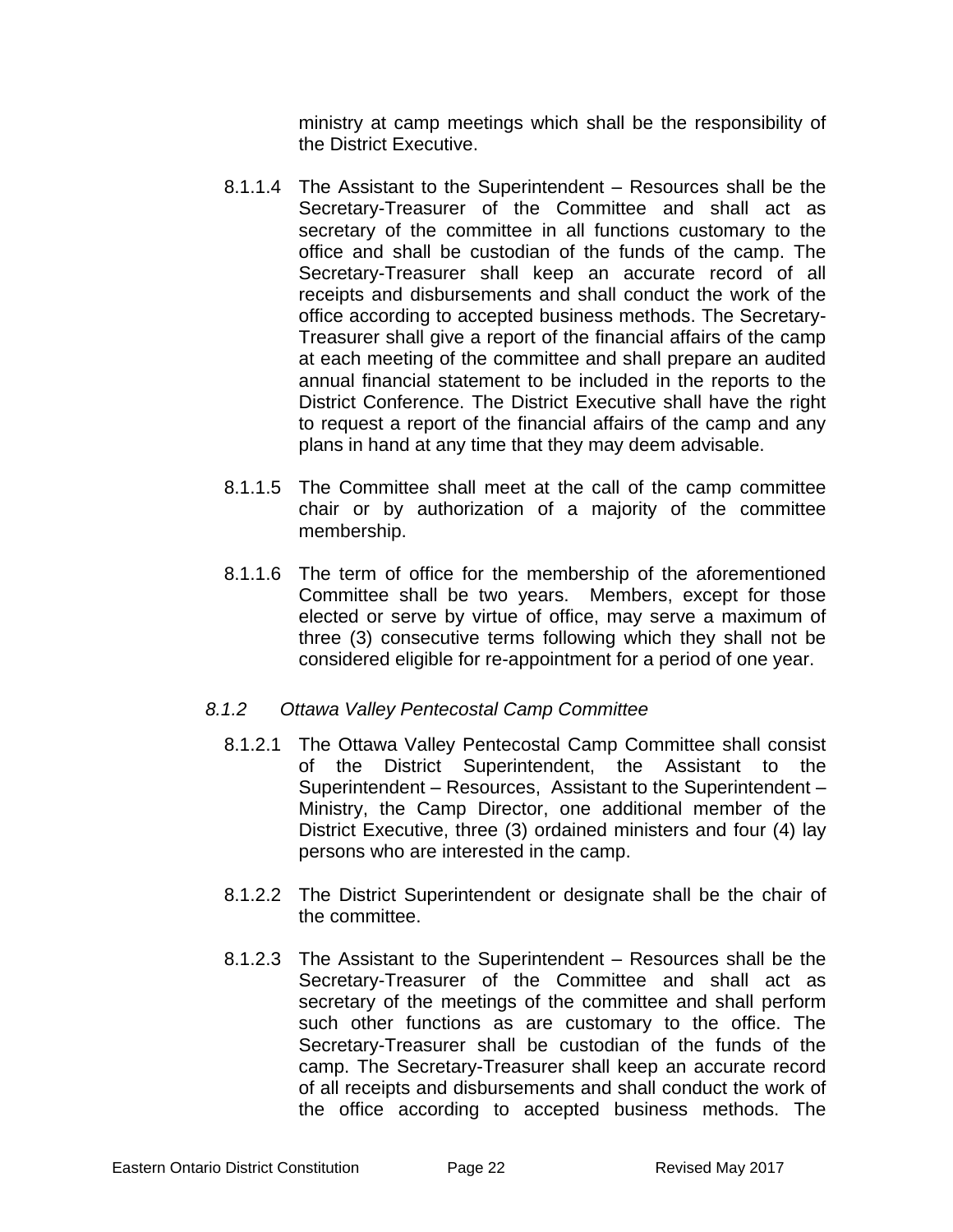Secretary-Treasurer shall give a report of the financial affairs of the camp at each meeting of the committee. The Secretary-Treasurer shall prepare an audited annual financial statement to be included in the reports of the District Conference. The District Executive shall have the right to request a report of the financial affairs of the camp and any plans in hand at any time that they may deem advisable.

- 8.1.2.4 The committee shall be responsible for the operation of the Ottawa Valley Pentecostal Camp, except for the selection of ministry in the camp meetings which shall be the responsibility of the District Executive.
- 8.1.2.5 The committee shall meet at the call of the chair or by authorization of a majority of the committee membership.
- 8.2.1.6 The term of office for the membership of the aforementioned Committee shall be two years. Members, except for those elected or serve by virtue of office, may serve a maximum of three (3) consecutive terms following which they shall not be considered eligible for re-appointment for a period of one year.
- 8.2 Conference Committees

The following Committees shall be appointed by the District Superintendent, with the help and advice of the District Executive, at least one month before each District Conference meeting, for the purpose of planning and conducting the business of the Conference while in session: the Resolutions Committee, the Program Committee, the Roster Committee, the Parliamentary Committee, and such other committees as may be deemed necessary. Additional nominations to all Conference committees may be made from the Conference floor.

### *By-Law 9 Ministerial Credentials*

- 9.1 Ministry Described
	- 9.1.1 Recognition of candidates for the ministry within the jurisdiction of the District Conference, shall be granted to those who meet the requirements prescribed in the General Constitution and By-Laws of The Pentecostal Assemblies of Canada. There shall be the following categories of Credentials:
		- 1. Ordained
		- 2. Ministerial License for Women (issued prior to 1985)
		- 3. Licensed Minister
		- 4. Deaconess (issued prior to 1996)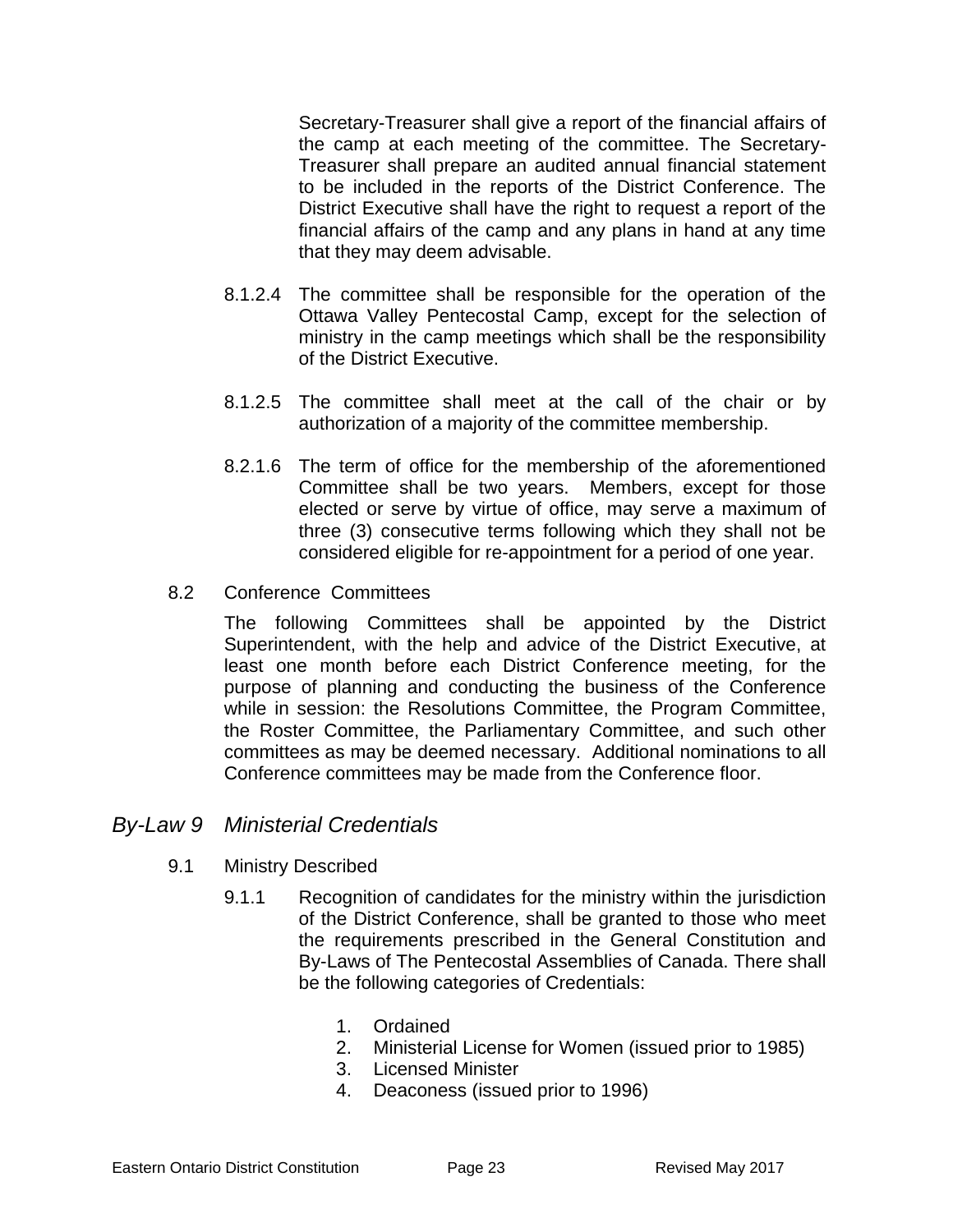- 5. Recognition of Ministry
- 6. Ministry Related
- 9.2 Credentials
	- 9.2.1 All candidates for credentials shall complete the official application form as approved by the General Executive of The Pentecostal Assemblies of Canada and forward the same to the Assistant to the Superintendent – Resources. They shall appear in person before the Credentials Committee at a time before appointed by the Committee and shall be prepared to be examined as to doctrine, ability and conduct.
	- 9.2.2 The granting of credentials recommended by the Credentials Committee shall be subject to the approval of the District Conference.
	- 9.2.3 The time and place of ordination ceremonies and the officiating ministers shall be decided by the District Executive, consideration being given to the wishes of the candidate.
- 9.3 Credential Transfers

When required by By-Law 10 of the General Consitution & By-Laws of the Pentecostal Assemblies of Canada, all credential holders who transfer their residence from another district into the Eastern Ontario District shall obtain a Certificate of Transfer from their former District Executive and shall present it to the District Executive for acceptance. No credential holder shall exercise the privileges of membership in the District Conference until the transfer of credentials has been completed.

9.4 Pastoral Transitions

Any pastor concluding their ministry agreement relating to their pastoral charge shall be required to give at least thirty (30) days notice to the Secretary of the Church Board or Pastor's Council, to the congregation, and to the District Superintendent.

9.5 Credential Holders' Tithes

All those holding credentials with the Eastern Ontario District of The Pentecostal Assemblies of Canada shall be required to give fifty per cent (50%) of their personal tithes to the District Office.

9.6 Discipline of Ministers

The District Conference, through the District Executive, shall avail itself of the prerogatives conferred upon it, in the matter of the discipline of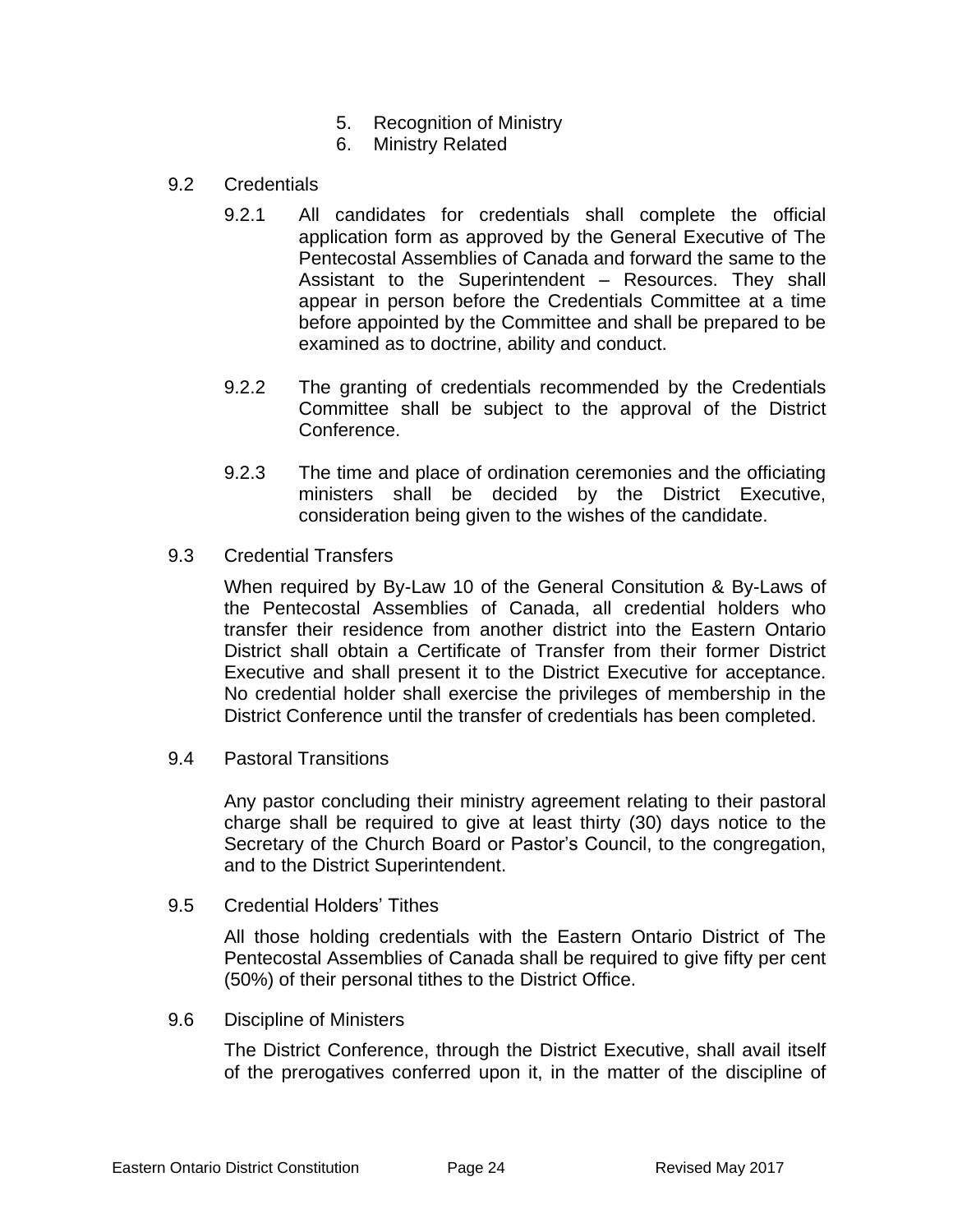members, as defined by By-Law 10 of the General Constitution and By-Laws of The Pentecostal Assemblies of Canada.

- 9.7 Pastor/Congregation Relationships
	- 9.7.1 Assemblies seeking the help of the District Executive in solving difficulties between the pastor and the church Board or Pastor's Council, which do not involve the pastor's credentials but do involve their position as pastor, must give bona fide evidence that every Scriptural effort has been made to effect a solution at a meeting of the local Church Board or Pastor's Council duly convened by the pastor. No official representation from either the local Church Board or Pastor's Council will be heard by the District Executive when the above procedure is not followed.
	- 9.7.2 Should there be difficulties between the pastor and the church congregation which do not involve the pastor's credential but the position as pastor, the congregation may present a request for assistance to the District Superintendent by a petition of not fewer than one third of the membership of the local church. The matter shall be finally disposed of in the following manner. The District Superintendent shall call a congregational meeting to be presided over by the District Superintendent or the District Superintendent's authorized representative. The Chair may call for a vote of confidence in the pastor. The vote shall call for a simple majority in support of the pastor in order for them to retain the position as pastor. If such is not achieved, the pastor's tenure shall be considered completed immediately and the pastor shall be given a minimum of one month's salary but not more than three month's salary with benefits and the use of the parsonage during that period, or the equivalent housing allowance if he or she is not living in the church parsonage. If the pastor has served for a minimum of two years and has failed to receive the required majority in the confidence vote or has complied with a request from the Board or Pastor's Council to resign, they shall be given a maximum of three month's salary with benefits and the use of the parsonage during that period, or the equivalent housing allowance if they are not living in the church parsonage.
	- 9.7.3 Notwithstanding the foregoing; when in the considered opinion of the District Executive Committee, there exists an unresolved deteriorating situation within a local assembly such as an evident exodus of people or a decrease of finances to the point where the solvency of the church is in jeopardy or a serious deterioration of pastor-congregation relations, the District Executive shall be authorized and empowered to bring together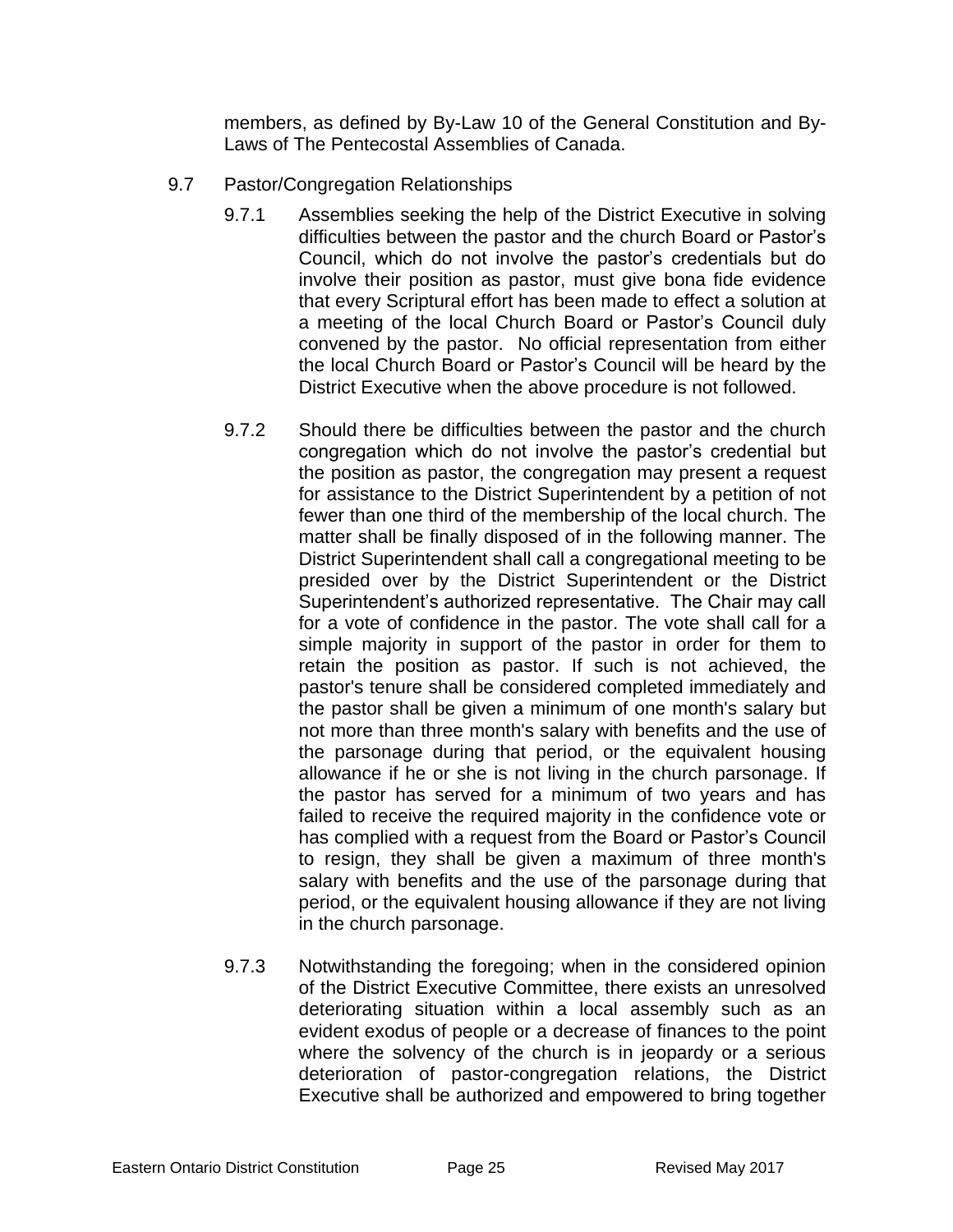the Pastor and Board or Pastor's Council with the District Executive to take positive steps to resolve the situation within the local assembly.

### *By-Law 10 Local Assemblies*

10.1 Affiliated Assembly

An affiliated assembly shall be understood to mean one that meets all financial obligations in providing a place of worship and its operation; adequate remuneration for staff; support for the District, World Missions, Bible College; and other such responsibilities as may be determined by the General Conference of The Pentecostal Assemblies of Canada or the Eastern Ontario District Conference.

10.2 Application for Affiliation

Any assembly desiring to affiliate with The Pentecostal Assemblies of Canada may apply to the District Superintendent for information regarding the procedure required for affiliation or setting the church in order as established by the General Conference, which is as follows:

- 10.2.1 The local congregation shall, at a regularly convened meeting, pass a resolution adopting the Statement of Fundamental and Essential Truths approved by the General Conference of The Pentecostal Assemblies of Canada.
- 10.2.2 The said congregation shall, at a regularly convened meeting, pass a resolution authorizing the officers of the local assembly to petition The Pentecostal Assemblies of Canada for affiliation.
- 10.2.3 Any church desiring affiliation with the Eastern Ontario District of The Pentecostal Assemblies of Canada shall be required to rescind its present constitution, if any, and surrender its individual charter, if any, and shall be required to accept in total the approved Local Church Constitution of The Pentecostal Assemblies of Canada.
- 10.2.4 The General Executive of The Pentecostal Assemblies of Canada, on recommendation of the District Executive may grant the petition of affiliation and shall, forthwith, notify the local congregation of its direction.
- 10.2.5 All affiliated assemblies shall have as a Senior Pastor a credential holder of The Pentecostal Assemblies of Canada.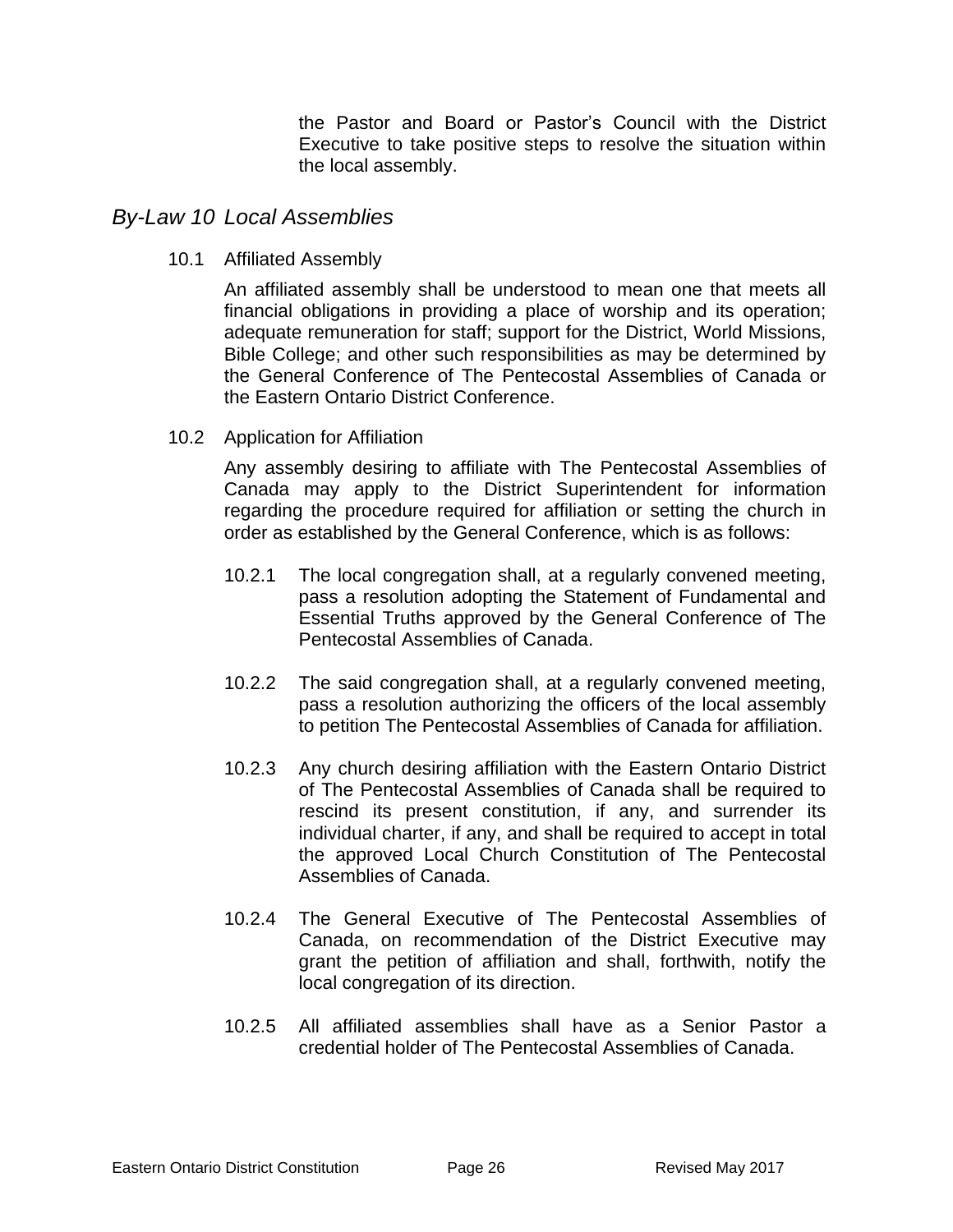### 10.3 Charter and/or Incorporation

Any church that is affiliated with the Eastern Ontario District of The Pentecostal Assemblies of Canada desiring to apply for an individual charter or incorporation shall apply for approval from the District Executive for permission to apply to the Provincial and/or Federal governments. A request for approval for such a charter shall be made in writing to the District Executive not less than ninety (90) days before the date of the District Executive meeting at which permission will be sought; and the pastor and at least two elected Board or Pastor's Council members of the congregation seeking a charter shall be required to meet with the District Officers before the District Executive meeting to show cause as to why the said church should have its own charter. Approval by the District Executive shall be contingent upon the proposed Letters Patent and By-Laws containing 1) declarations of affiliation with The Pentecostal Assemblies of Canada, 2) approval and acceptance of the Statement of Fundamental and Essential Truths of the Pentecostal Assemblies of Canada, 3) approval and acceptance of the principles of the Local Church Constitution as amended from time to time by the General Conference of the Pentecostal Assemblies of Canada, and 4) acceptance of the principles and practices of the Pentecostal Assemblies of Canada, and also contingent upon approval of the proposed Church Constitution.

### 10.4 Classification of Assemblies

Affiliated assemblies will be classified as follows:

### *10.4.1 Affiliated Assemblies*

10.4.1.1 Local assemblies which have matured sufficiently to accept their full share of responsibility for the maintenance of scriptural order, and which have been properly set in order, and are essentially self-supporting, shall be entitled to recognition as affiliated assemblies. An affiliated assembly shall also be known as self-governing.

### *10.4.2 Privileges and Responsibilities of Affiliated Assemblies:*

- 10.4.2.1 They shall be amenable to the District Conference in doctrine, conduct, practice and in all matters which affect the peace and harmony of The Pentecostal Assemblies of Canada.
- 10.4.2.2 They shall have the right to choose their own pastor, elect their own officers and hold property. In the event the church is not incorporated they may hold property through Local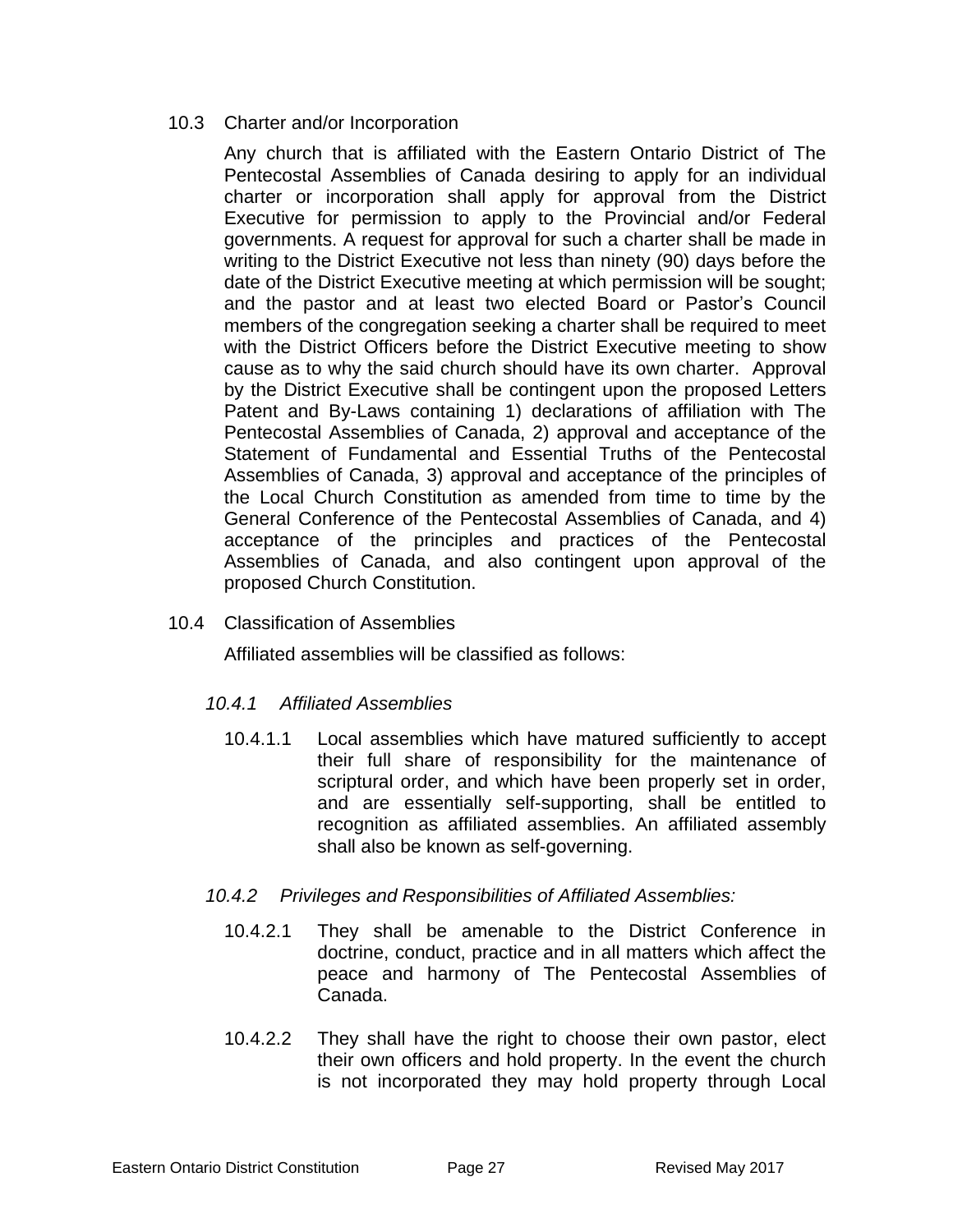Trustees duly appointed by the assembly, or in trust by The Pentecostal Assemblies of Canada.

- 10.4.2.3 They shall be entitled to representation in the General and District Conferences through accredited delegates according to the provisions of those bodies.
- 10.4.2.4 They shall have the consideration of the District Executive when the District plans for Conventions, Fellowship Meetings, and Conferences and shall be entitled to the services of Evangelists and of Global Workers on home assignment.
- 10.4.2.5 They shall have the advice and help of the District Executive in all vital matters which affect them.
- 10.4.2.6 They shall be expected to co-operate in the promotion of departmental activities of The Pentecostal Assemblies of Canada.
- 10.4.2.7 They shall be expected to assume voluntarily their cooperative share in the expense of the District work by remitting a tithe of their general fund to the District office. They shall forward to the District office annually a copy of their financial statements.
- 10.4.2.8 Nominations for pastor shall be submitted to the congregation by the church Board or Pastor's Council after consultation with the District Superintendent with one name only to be presented for consideration by the congregation at one time.
- 10.4.2.9 Assemblies shall recognize their responsibility to defray the moving expenses of an incoming pastor and to co-operate in making possible the pastor's attendance at meetings of the District Conference and, when feasible, at the General Conference.
- 10.4.2.10 A local self-governing assembly shall have the right to sponsor a Satellite. The financial responsibility for a Satellite shall remain with the sponsoring assembly and the Satellite shall remain under the governmental oversight of the sponsoring assembly.
- 10.4.2.11 Conference Representation
	- 10.4.2.11.1 Lay representation of affiliated assemblies at District Conference meetings shall be based on the membership of the assembly. Those assemblies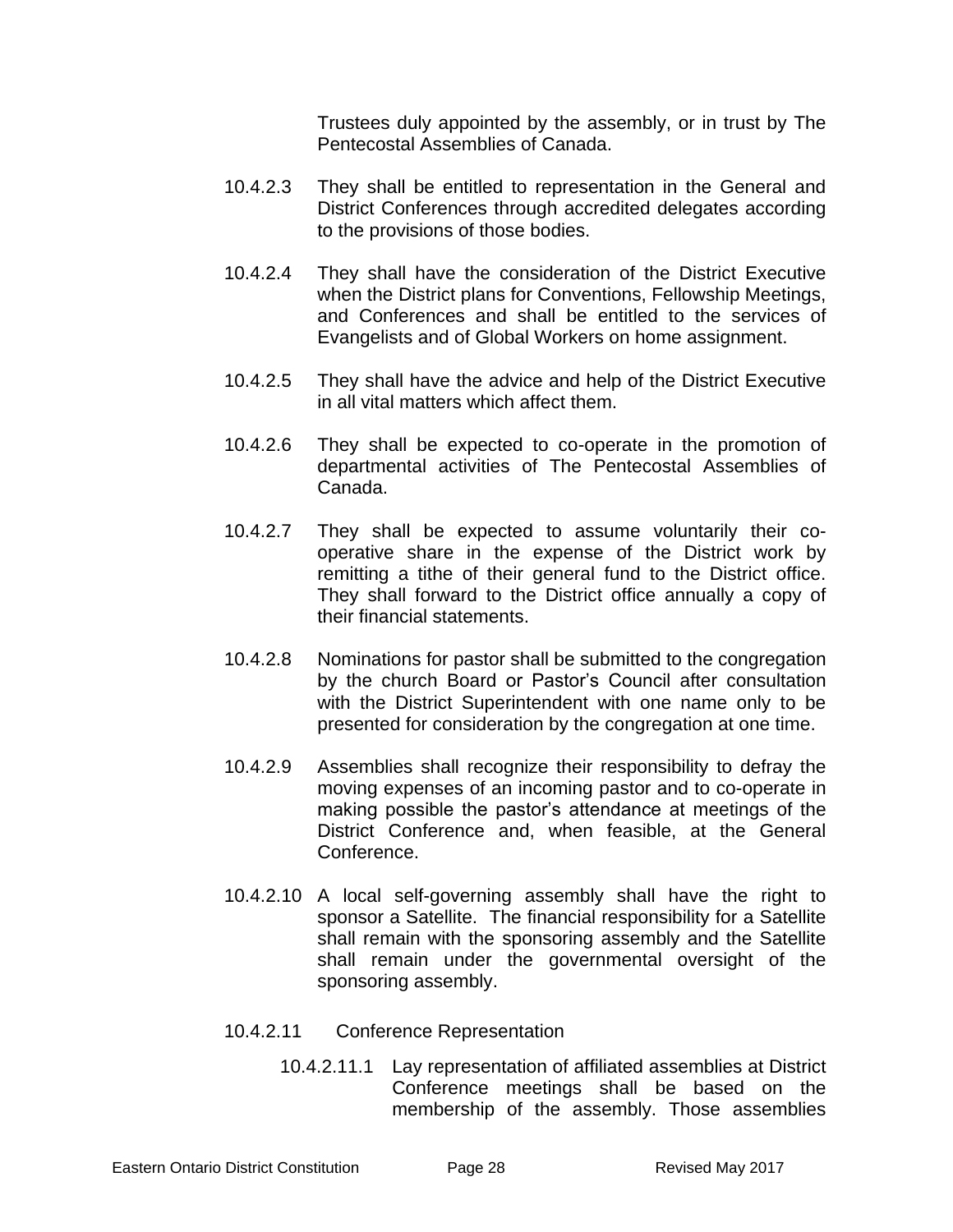having a membership of fifty (50) or less shall be entitled to one (1) lay delegate, and those having a membership of more than fifty (50) shall be entitled to two (2) lay delegates.

10.4.2.11.2 Each lay delegate shall procure a letter from the Secretary or the Pastor of the assembly which certifies his/her appointment by the church Board or Pastor's Council to represent the assembly in the District Conference. This letter shall be presented to the Roster Committee of the District Conference, when in session.

### *10.4.3 Mission Affiliated*

10.4.3.1 An affiliated assembly shall be deemed a Mission if it is determined that the assembly is unlikely to become selfsupporting, but is considered to be an essential outreach within the District, and is approved as such by the District Executive.

#### *10.4.4 Assisted Affiliated*

10.4.4.1 An assisted affiliated assembly shall be understood to mean one that is temporarily unable to fulfill all the qualifications identified in By-Laws 10.4.1 and 10.4.2, and that has requested of the District to be placed under assisted status.

### *10.5 Building Projects*

All building projects and/or acquisition or disposal of real property by local assemblies in the District exceeding 10% of their annual income shall be submitted to the District Executive for approval.

### *By-Law 11 Missions*

11.1 World Missions

Assemblies affiliated with the Eastern Ontario District shall work in harmony with the plans and methods of the Missions Division of The Pentecostal Assemblies of Canada.

- 11.2 District Missions
	- 11.2.1 Assemblies affiliated with the Eastern Ontario District shall work in harmony with the plans and methods of District Missions and when fostering new affiliated assemblies obtain the approval of the District Executive.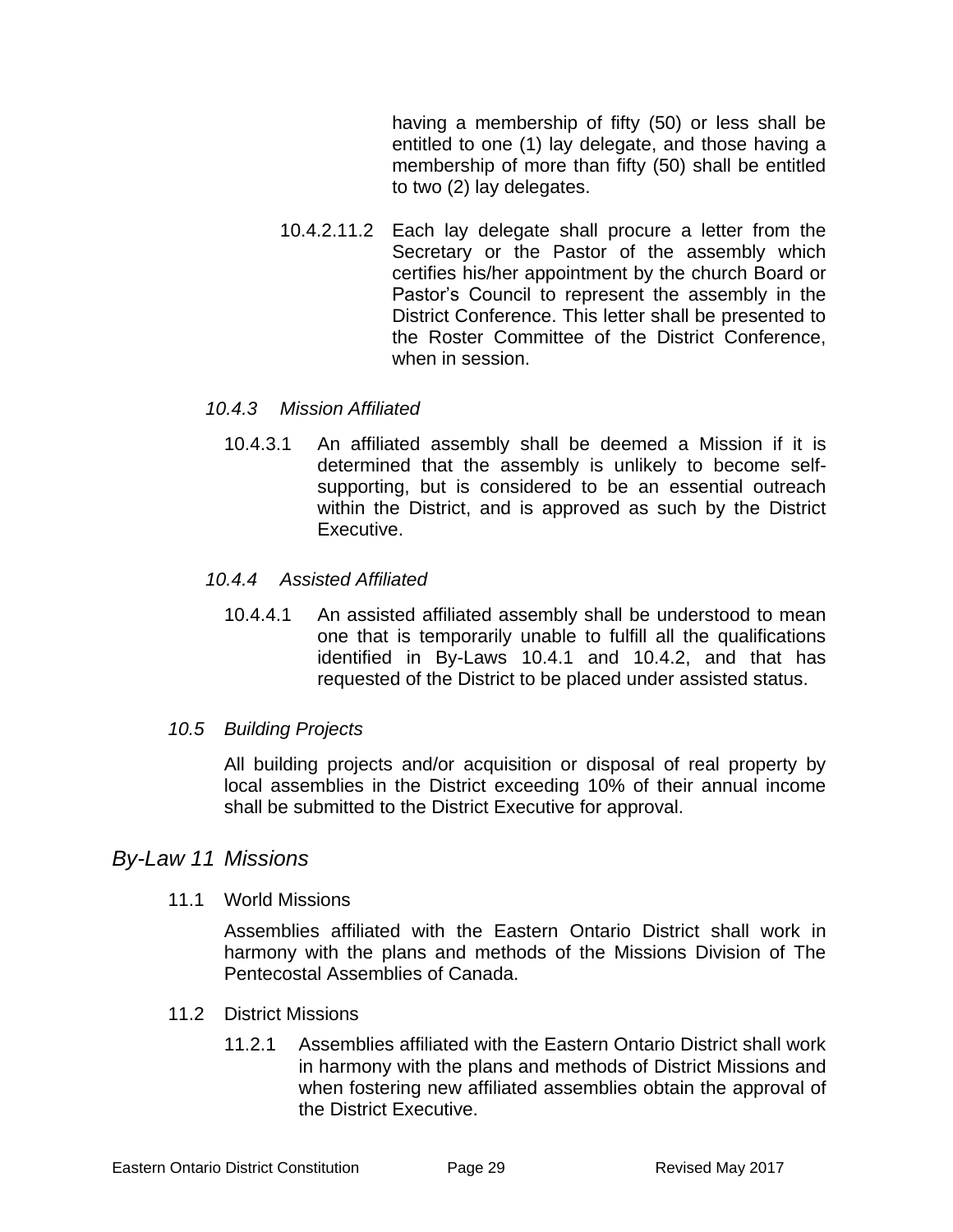- 11.2.2 The Section Presbyters shall survey and recommend to the District Executive development within their Section.
- 11.2.3 Individual credential holders shall consult with the District Superintendent concerning the establishment of new affiliated assemblies.
- 11.2.4 All properties purchased and having been subsidized with District funds, or other funds from Pentecostal Assemblies of Canada sources shall be held in trust by The Pentecostal Assemblies of Canada.

### *By-Law 12 Fellowship Responsibilities*

Recognizing the place of The Eastern Ontario District within the Pentecostal Assemblies of Canada, we affirm the following:

- 12.1 Although The Eastern Ontario District is a separate legal entity from The Pentecostal Assemblies of Canada, it shall function as an integral part thereof and shall be governed by the principles of cooperative fellowship as set forth in the General Constitution and By-Laws of The Pentecostal Assemblies of Canada.
- 12.2 The Eastern Ontario District shall assume voluntarily their co-operative share in the expense of the International Office of the Pentecostal Assemblies of Canada by remitting a tithe of churches' tithes of their general fund remitted to the District office.
- 12.3 The Eastern Ontario District shall co-operate in the promotion of the Missions activities of The Pentecostal Assemblies of Canada.
- 12.4 The Eastern Ontario District shall provide representation to and participation in the General Conference of The Pentecostal Assemblies of Canada as appropriate and required.
- 12.5 The Eastern Ontario District shall provide the services of The Eastern Ontario District Superintendent to the Fellowship as may be required, by virtue of the office, and/or by the General Executive and/or General Conference from time to time.

# *By-Law 13 Amendments*

Amendments to these By-Laws may be proposed by resolution of the District Executive, but shall not be effective until confirmed by at least two thirds of the votes cast at a regular or special meeting of the District Conference, provided that notice of the proposed amendment has been given in writing to the